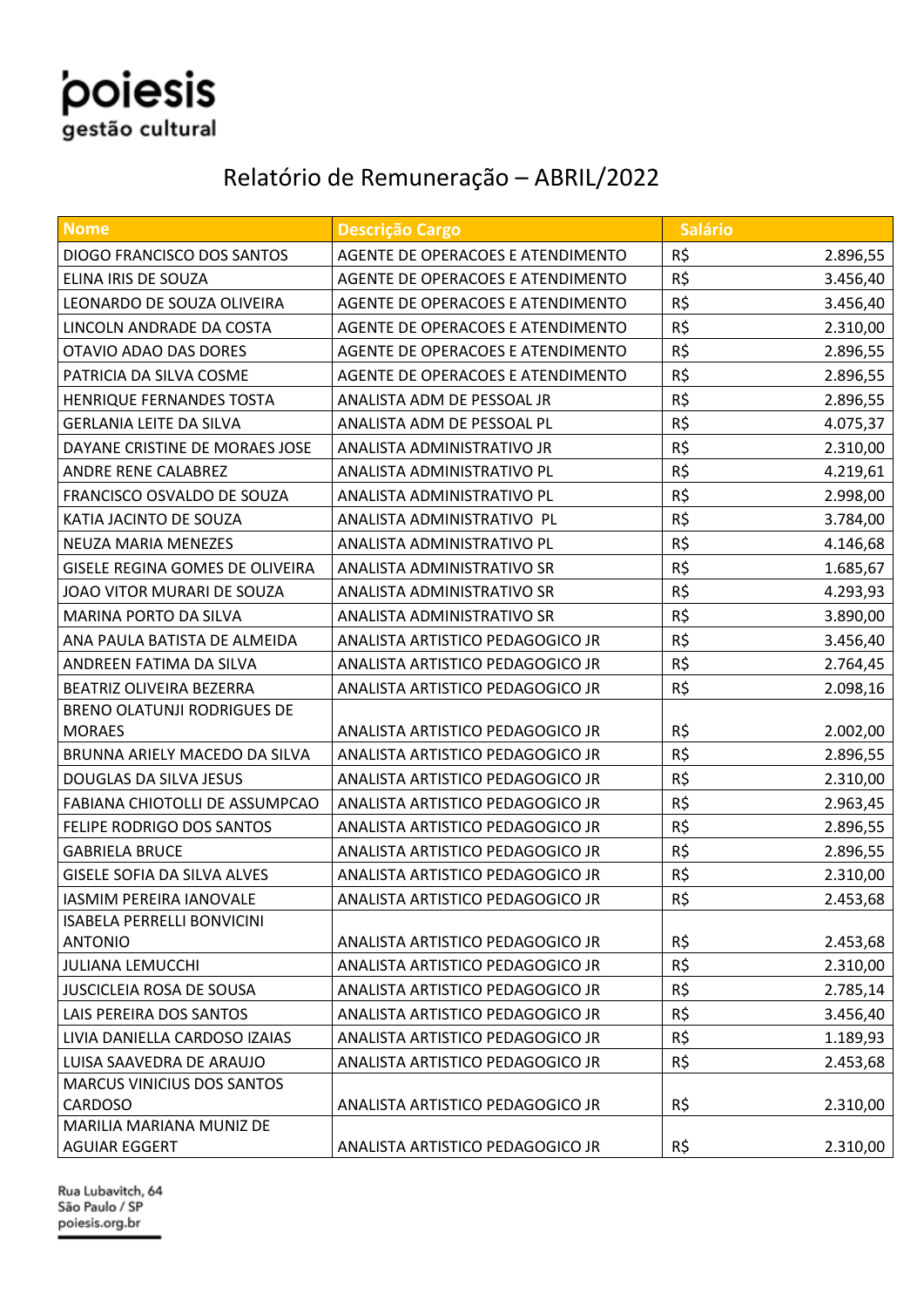## RENATA BUENO MARQUES GRILO POSSE ANALISTA ARTISTICO PEDAGOGICO JR R\$ 2.310,00 WESLLEY DE JESUS ARAUJO **ANALISTA ARTISTICO PEDAGOGICO JR** R\$ 2.240,75 JESSICA SILVESTRE DE PAULO | ANALISTA DE ARTICULACAO E DIFUSAO | R\$ 2.598,00 NATHALY APARECIDA MARQUES LOBATO DAROS ANALISTA DE ARTICULACAO E DIFUSAO RESPONSENTA 2.695,00 ANA LETICIA DA CRUZ GOMES ANALISTA DE ARTICULACAO E DIFUSAO JR R\$ 2.310,00 ANDERSON VIEIRA DOS SANTOS | ANALISTA DE ARTICULACAO E DIFUSAO JR | R\$ 924,00 CHARLENE MARIA DA SILVA **ANALISTA DE ARTICULACAO E DIFUSAO JR** R\$ 2.896,55 FABIANO SOUZA DA ANUNCIACAO | ANALISTA DE ARTICULACAO E DIFUSAO JR | R\$ 2.764,45 GUILHERME VONA TELES ANALISTA DE ARTICULACAO E DIFUSAO JR R\$ 2.310,00

| <b>GUILHERME VONA TELES</b>      | ANALISTA DE ARTICULACAO E DIFUSAO JR | RŞ.      | 2.310,00 |
|----------------------------------|--------------------------------------|----------|----------|
| <b>JAQUELINE SILVA LEAL</b>      | ANALISTA DE ARTICULACAO E DIFUSAO JR | $R\zeta$ | 1.463,00 |
| JULIANA MONTEIRO DOS SANTOS      | ANALISTA DE ARTICULACAO E DIFUSAO JR | R\$      | 3.970,00 |
| OSVALDO JOSE DE LIMA SILVA       | ANALISTA DE ARTICULACAO E DIFUSAO JR | R\$      | 3.456,40 |
| CLEYZILENE DA SILVA BATISTA      | ANALISTA DE BIBLIOTECA JR            | R\$      | 2.310,00 |
| ERIKA SILVA OISHI                | ANALISTA DE BIBLIOTECA JR            | R\$      | 2.310,00 |
| GUILHERME LENIN CAMARGO CRUZ     | ANALISTA DE BIBLIOTECA JR            | R\$      | 2.310,00 |
| MARIA JOSE COELHO                | ANALISTA DE BIBLIOTECA JR            | R\$      | 3.363,79 |
| MAYARA CRISTINA BEZIAN CORTES    | ANALISTA DE BIBLIOTECA JR            | R\$      | 2.549,86 |
| SUZANA LOURENCO DE ARAUJO        | ANALISTA DE BIBLIOTECA JR            | R\$      | 2.310,00 |
| <b>TELMA DOS SANTOS</b>          | ANALISTA DE BIBLIOTECA JR            | R\$      | 2.209,88 |
| YURI MARTINS DE OLIVEIRA         | ANALISTA DE BIBLIOTECA JR            | R\$      | 2.310,00 |
| ADRIANA KAREN BRANDAO DOS        |                                      |          |          |
| <b>SANTOS</b>                    | ANALISTA DE COMUNICACAO JR           | R\$      | 3.176,00 |
| <b>BRUNO NASCIMENTO OTERO</b>    | ANALISTA DE COMUNICACAO JR           | R\$      | 2.785,14 |
| LUIS FELIPE DO NASCIMENTO        | ANALISTA DE COMUNICACAO JR           | R\$      | 1.386,00 |
| <b>JULIANA LOPES CORREIA</b>     | ANALISTA DE COMUNICACAO PL           | R\$      | 3.372,00 |
| MARIANA DOS SANTOS LIMA          | ANALISTA DE COMUNICACAO PL           | R\$      | 3.372,00 |
| RAQUEL BORGES PORTO              | ANALISTA DE COMUNICACAO PL           | R\$      | 3.372,00 |
| <b>JARIZA RUGIANO</b>            | ANALISTA DE COMUNICACAO SR           | R\$      | 4.863,00 |
| FERNANDA CESAR MOLINA            | ANALISTA DE CONTRATOS PL             | R\$      | 4.899,22 |
| <b>GUSTAVO ROBERTO DA SILVA</b>  | ANALISTA DE CONTROLADORIA PL         | R\$      | 5.184,60 |
| FABIANO DE OLIVEIRA PEREIRA      | ANALISTA DE PATRIMONIO PL            | R\$      | 5.214,80 |
| VALDECIR ARAUJO DE SOUZA         | ANALISTA DE PRODUCAO JR              | R\$      | 3.541,36 |
| <b>GERSON DE OLIVEIRA JUNIOR</b> | ANALISTA DE PROGRAMACAO CULTURAL JR  | R\$      | 3.456,40 |
| FERNANDA PIASENTIN MELLO         |                                      |          |          |
| CASTELLA                         | ANALISTA FINANCEIRO PL               | R\$      | 4.913,24 |
| ADRIANA PEREIRA DA PAIXAO        | ARTE EDUCADOR                        | R\$      | 2.720,95 |
| <b>ADRIANO LIMA MATOS</b>        | ARTE EDUCADOR                        | R\$      | 5.190,70 |
| <b>AGATA CERGOLE</b>             | <b>ARTE EDUCADOR</b>                 | R\$      | 3.962,39 |
| AGATHA PEREIRA                   | <b>ARTE EDUCADOR</b>                 | R\$      | 2.915,31 |
| ALEX SANDRO MOLETTA              | <b>ARTE EDUCADOR</b>                 | R\$      | 4.081,43 |
| ALICE VIEIRA DE ANDRADE          | ARTE EDUCADOR                        | R\$      | 5.247,55 |
| ALLAN APPARECIDO AMARO           | <b>ARTE EDUCADOR</b>                 | R\$      | 4.466,25 |
| Rua Lubavitch, 64                |                                      |          |          |

São Paulo / SP poiesis.org.br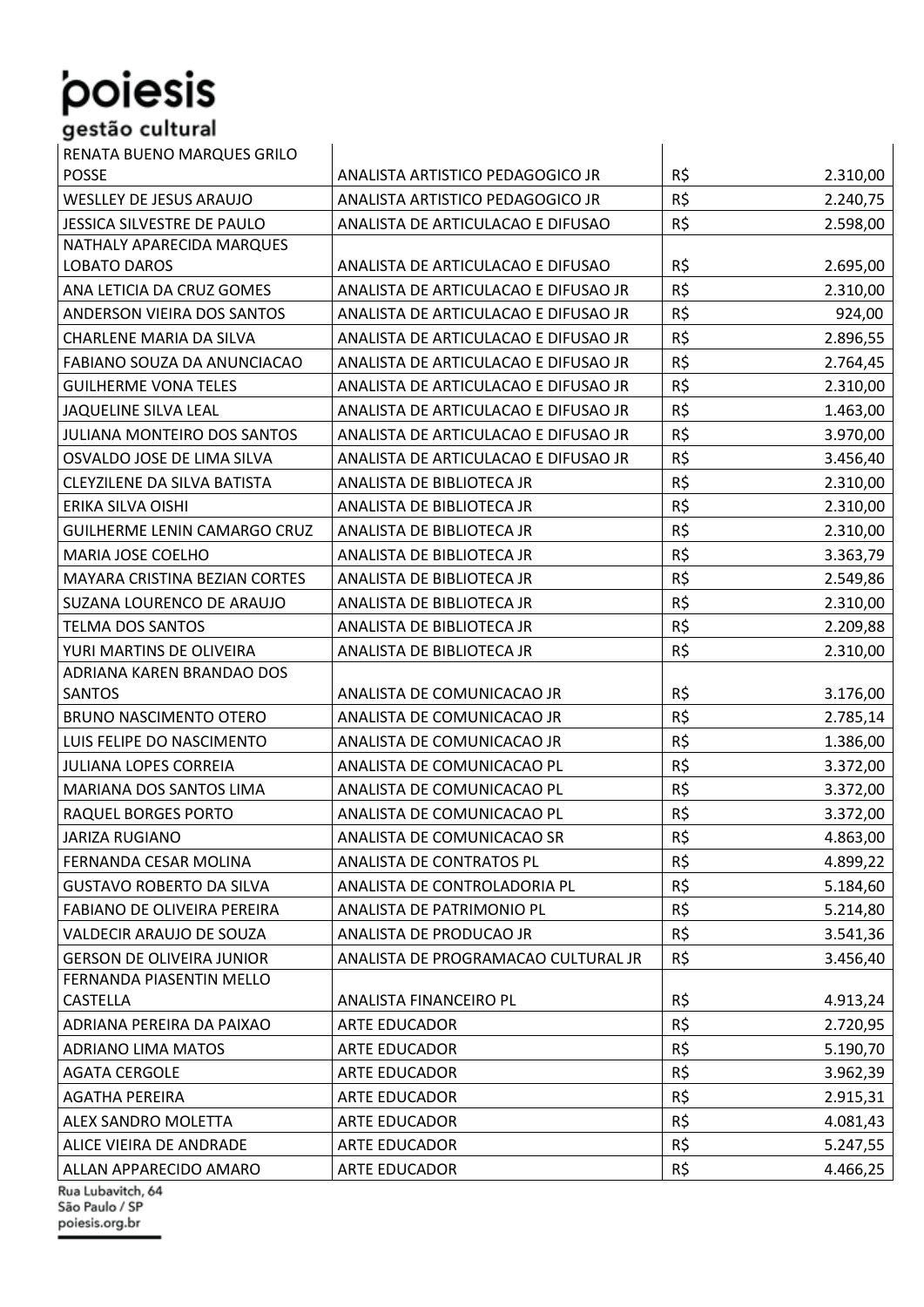| ANA MARTA OLIVEIRA DO<br>R\$<br><b>NASCIMENTO</b><br>ARTE EDUCADOR<br>5.004,61<br>ANDERSON GONCALVES BARBOSA DA<br>R\$<br><b>SILVA</b><br>ARTE EDUCADOR<br>5.198,97 |
|---------------------------------------------------------------------------------------------------------------------------------------------------------------------|
|                                                                                                                                                                     |
|                                                                                                                                                                     |
|                                                                                                                                                                     |
|                                                                                                                                                                     |
| ANDERSON WILLIAM FERREIRA                                                                                                                                           |
| R\$<br><b>TAVARES</b><br><b>ARTE EDUCADOR</b><br>5.695,53                                                                                                           |
| R\$<br>ANDRE LUIZ MARTINEZ SANT ANNA<br><b>ARTE EDUCADOR</b><br>5.087,22                                                                                            |
| R\$<br>ANTONIA JOSILANDIA LOPES MATOS<br><b>ARTE EDUCADOR</b><br>4.810,26                                                                                           |
| R\$<br>ANTONIO CARLOS DA SILVA SANTOS<br><b>ARTE EDUCADOR</b><br>2.526,60                                                                                           |
| ANTONIO CLEYDSON DA SILVA<br>R\$<br>2.526,60<br><b>CATARINA</b><br><b>ARTE EDUCADOR</b>                                                                             |
| BEATRIZ EVRARD PENTEADO DE                                                                                                                                          |
| R\$<br><b>ARTE EDUCADOR</b><br><b>CASTRO</b><br>2.235,07                                                                                                            |
| R\$<br>BEATRIZ WOELTJE SCHMIDT<br>2.915,31<br><b>ARTE EDUCADOR</b>                                                                                                  |
| BRUNO RAFAEL DE SOUZA DE                                                                                                                                            |
| R\$<br><b>OLIVEIRA</b><br><b>ARTE EDUCADOR</b><br>2.526,60                                                                                                          |
| R\$<br>CAIO MARINHO MAIMONE<br><b>ARTE EDUCADOR</b><br>5.322,87                                                                                                     |
| CAIO SERGIO DE CASTRO ARMADA                                                                                                                                        |
| R\$<br><b>FLORET FRANZOLIN</b><br><b>ARTE EDUCADOR</b><br>3.427,92                                                                                                  |
| R\$<br>CAROLINA CAMARGO DUARTE<br><b>ARTE EDUCADOR</b><br>4.716,97                                                                                                  |
| R\$<br>CAROLINA NAGAYOSHI NOGUEIRA<br><b>ARTE EDUCADOR</b><br>4.783,53                                                                                              |
| R\$<br>CLAUDIA FELISBERTO DA SILVA<br><b>ARTE EDUCADOR</b><br>4.858,85                                                                                              |
| R\$<br><b>CLEIA BARBOSA VARGES</b><br><b>ARTE EDUCADOR</b><br>4.956,03                                                                                              |
| R\$<br>2.900,73<br>CLEIDE MARIANO DA SILVA<br>ARTE EDUCADOR                                                                                                         |
| R\$<br>CLODOALDO ALMEIDA DA SILVA<br><b>ARTE EDUCADOR</b><br>3.158,25                                                                                               |
| R\$<br><b>CRISTIANO GLASS</b><br><b>ARTE EDUCADOR</b><br>3.692,72                                                                                                   |
| R\$<br>CYNTHIA CORDEIRO CHALEGRE<br><b>ARTE EDUCADOR</b><br>2.933,77                                                                                                |
| R\$<br>DANIELA VIEIRA DE SOUZA<br>3.109,66<br><b>ARTE EDUCADOR</b>                                                                                                  |
| DANIELLA DANTAS DE AQUINO                                                                                                                                           |
| R\$<br>3.838,49<br><b>FERLICOT</b><br>ARTE EDUCADOR                                                                                                                 |
| R\$<br>DANILA HELLEN MELONI<br>ARTE EDUCADOR<br>2.915,31                                                                                                            |
| R\$<br>4.279,67<br>DANILO FABIANI PERES<br>ARTE EDUCADOR                                                                                                            |
| R\$<br>DIEGO ISSA CAVALCANTE URBANEJA<br><b>ARTE EDUCADOR</b><br>3.171,85                                                                                           |
| R\$<br>DIONATAN CARDOSO ARAUJO<br><b>ARTE EDUCADOR</b><br>4.739,80                                                                                                  |
| DJALMA HENRIQUE FERNANDES                                                                                                                                           |
| R\$<br><b>MOURA</b><br>ARTE EDUCADOR<br>7.919,91                                                                                                                    |
| R\$<br>DONIZETE DE SOUZA LIMA<br>ARTE EDUCADOR<br>5.441,91                                                                                                          |
| R\$<br>EDUARDO AMADO PADOVAN<br>ARTE EDUCADOR<br>3.938,10                                                                                                           |
| R\$<br>ELIANE WEINFURTER DOS SANTOS<br>ARTE EDUCADOR<br>5.193,14                                                                                                    |
| R\$<br>ELSA DEL CARMEN WOLF HOHLE<br><b>ARTE EDUCADOR</b><br>3.332,91                                                                                               |
| R\$<br>ERICH TEIXEIRA SANT ANA<br>ARTE EDUCADOR<br>4.615,90                                                                                                         |
| R\$<br>EVERTON ALVES DA SILVA<br>ARTE EDUCADOR<br>5.591,56                                                                                                          |
| R\$<br><b>FABIO MONTEIRO PEREIRA</b><br>ARTE EDUCADOR<br>1.943,54                                                                                                   |
| R\$<br><b>FLAVIO VESPERO</b><br>ARTE EDUCADOR<br>3.892,90                                                                                                           |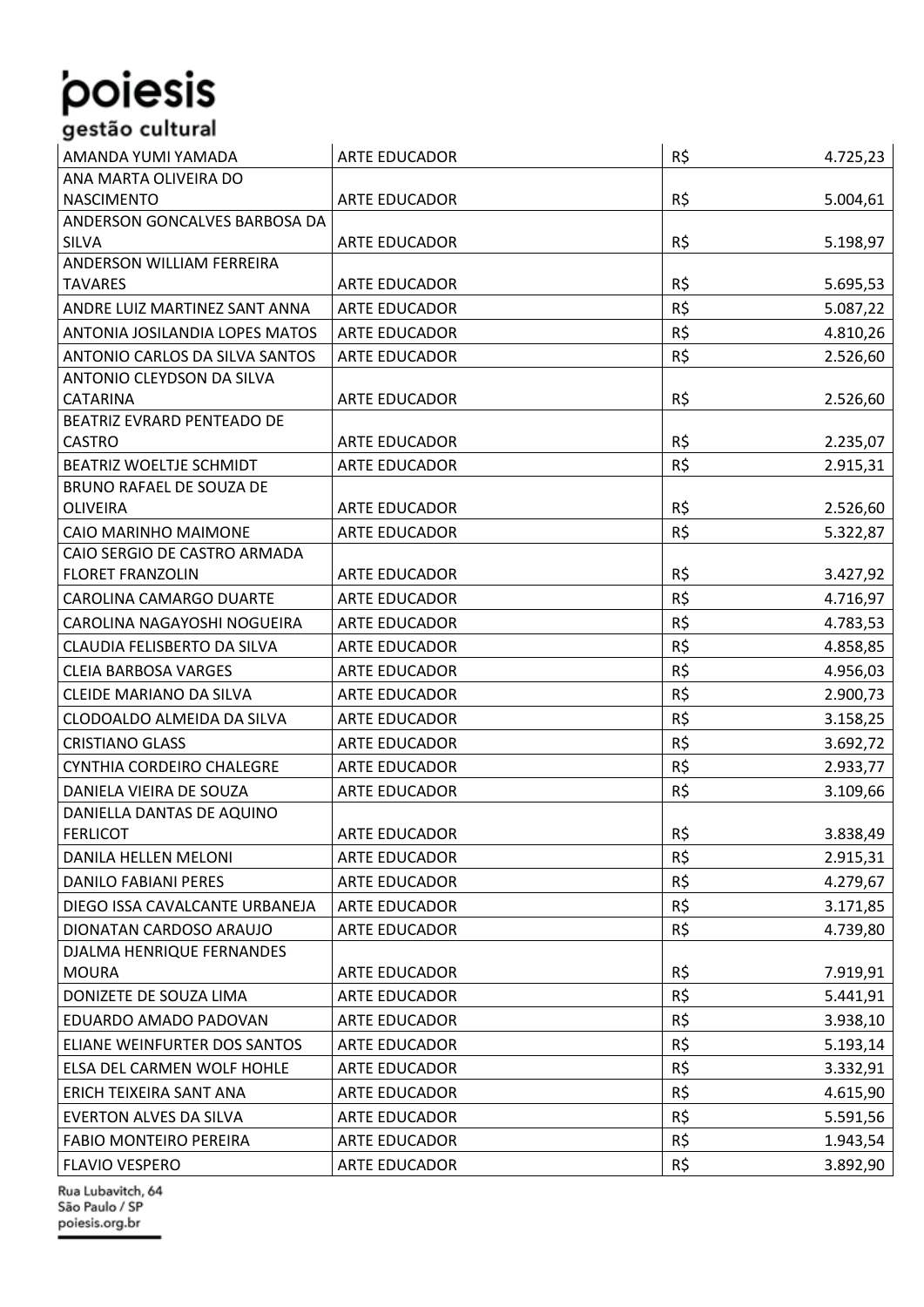### GABRIEL ALVES DE SOUZA MOURAO ARTE EDUCADOR R\$ 4.051,30 GIULIA TATEISHI DESTRO ARTE EDUCADOR R\$ 2.931,35 GUSTAVO ARANTES DE SOUZA LIMA ARTE EDUCADOR R\$ 2.916,76 HEMON VIEIRA ARTE EDUCADOR R\$ 3.255,43 HENRIQUE RAMOS AVILLA **ARTE EDUCADOR** ARTE EDUCADOR **R\$** 4.470,14 ICARO RODRIGUES DA ROCHA ARTE EDUCADOR R\$ 1.593,07 IVO THADEU BATISTA DE ALCANTARA ARTE EDUCADOR ARTE ARTE ARTE ARTE EDUCADOR ARTE ARTE ARTE ARTE ARTE ARTE ARTE JARDELIO SANTOS ALVES ARTE EDUCADOR R\$ 3.935,67 JENNIFER APARECIDA DIAS ARTE EDUCADOR R\$ 2.915,31 JOAO GUILHERME DE SOUZA BORANGA ARTE EDUCADOR R\$ 3.546,96 JONAS SANT ANNA SILVA JUNIOR ARTE EDUCADOR R\$ 1.109,66 JOSE CARLOS BARBOSA DA SILVA ARTE EDUCADOR R\$ 3.312,28 JOSE CARLOS DOS SANTOS ARTE EDUCADOR R\$ 2.878,87 KARINE DE CARVALHO AMARO ARTE EDUCADOR R\$ 5.840,20 LAERTE DE SOUZA RODRIGUES ARTE EDUCADOR R\$ 2.915,31 LEONARDO CESAR PEREIRA ACEVEDO ARTE EDUCADOR R\$ 3.470,19 LETICIA MUNHOZ SANTOS ARTE EDUCADOR R\$ 5.344,73 LILIAN CRISTINA DA SILVA ARTE EDUCADOR RESISTINA DA SILVA RESISTINA DA SILVA LIVIA GOLDZVAIG BERNARDO ARTE EDUCADOR R\$ 5.393,32 LUCAS DE LIMA VITORINO ARTE EDUCADOR ARTE EDUCADOR ARTE EDUCADOR ARTE EDUCADOR ARTE EDUCADOR ARTE EDUCADOR ARTE EDUCADOR ARTE EDUCADOR ARTE EDUCADOR ARTE EDUCADOR ARTE EDUCADOR ARTE EDUCADOR ARTE EDUCADOR ARTE EDUCADOR ART LUCAS LUIZ DA SILVA ARTE EDUCADOR R\$ 2.915,31 LUCIA VERONICA BLASINA MIGUEZ ARTE EDUCADOR R\$ 2.628,07 LUIS CLAUDIO STELZER **ARTE EDUCADOR** R\$ 2.915.31 LUIZ AUGUSTO DOS SANTOS ARTE EDUCADOR R\$ 3.692,72 LUIZ FELIPE GALVAO MARTINS ARTE EDUCADOR R\$ 4.644,08 LYZ GABRIELA PRADO RISCADO | ARTE EDUCADOR | R\$ 1.749,18 MARCELA DE SOUSA COSTA ARTE EDUCADOR RESIDENTE ARTE EDUCADOR RESIDENTE ARTE ENTRE ESTA ARTE EDUCADOR RESIDENCE MARCELINO DE MELO GADI **ARTE EDUCADOR** R\$ 3.692,72 MARCIO DE CASTRO ARTE EDUCADOR R\$ 5.540,54 MARCIO GREYK LIMA FERREIRA ARTE EDUCADOR R\$ 1.486,63 MARCIO ROGERIO RODRIGUES DA SILVA ARTE EDUCADOR R\$ 3.887,08 MARIA CAROLINA SANTANA E SILVA | ARTE EDUCADOR | R\$ 2.435,73 MARIA LUIZA DE AVELAR FERREIRA ARTE EDUCADOR R\$ 4.170,35 MARILIA MATTOS DE OLIVEIRA ARTE EDUCADOR ARTE ARTE ARTE ARTE EDUCADOR ARTE ARTE ARTE EDUCADOR ARTE ARTE ARTE A MARINA BERALDO BASTOS **ARTE EDUCADOR** ARTE EDUCADOR R\$ 2.915,31 MATEUS VECHIA LEIVA ARTE EDUCADOR R\$ 3.546,96 MAURO RUY MARTORELLI ARTE EDUCADOR R\$ 1.915,31 MELINA LIMA DE RESENDE ARTE EDUCADOR AND LAS ANGLES ANGLES ANGLES ANGLES ANGLES ANGLES ANGLES ANGLES ANGLES AN MOYRA ISABELLE DE ALCANTARA MADEIRA ARTE EDUCADOR R\$ 4.840,57 NATALI PADOVANI ARTE EDUCADOR R\$ 2.916,76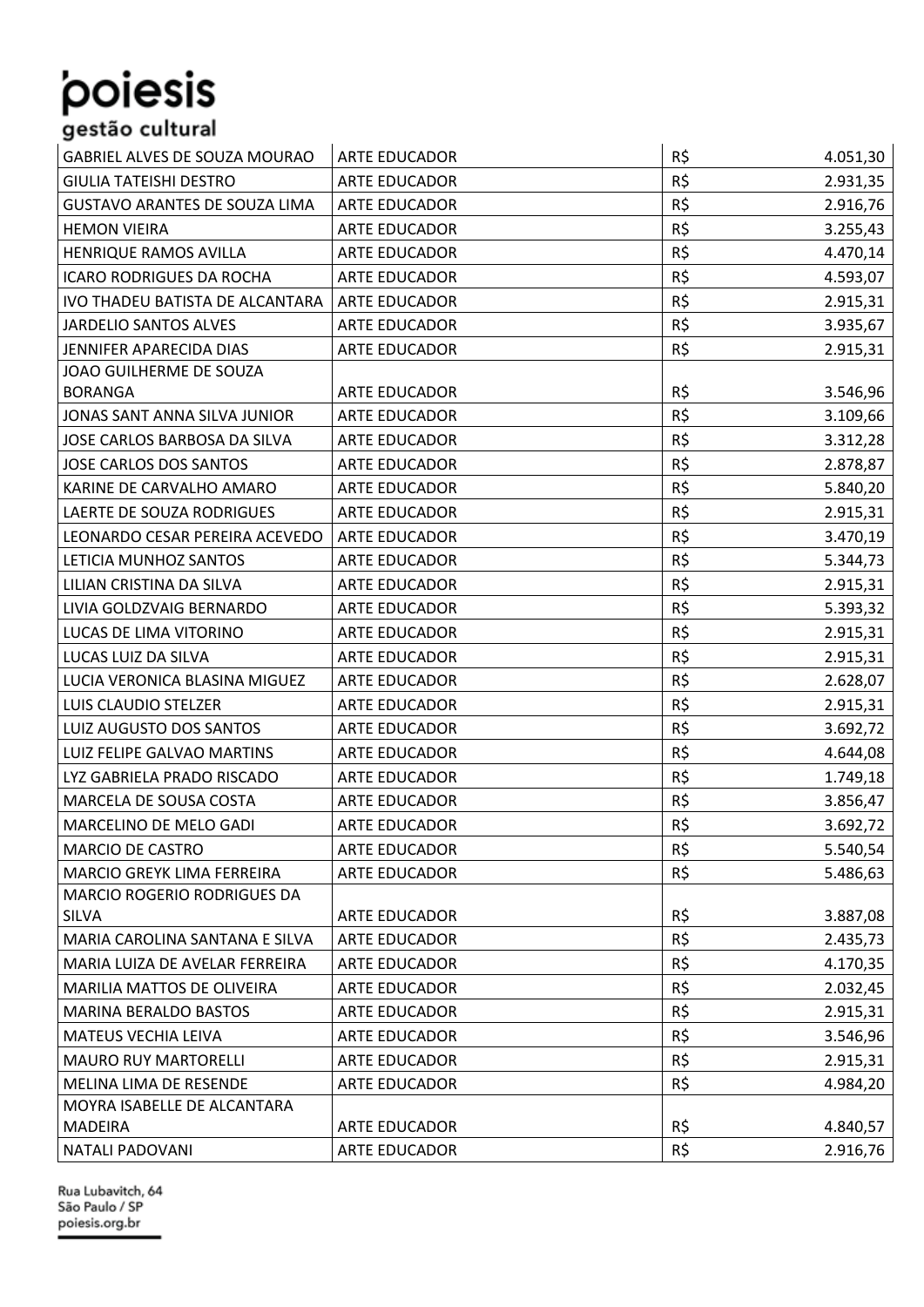## NATALIA DIAS DA MOTA SANTOS ARTE EDUCADOR R\$ 1.749,18

| NATALIA DIAS DA MUTA SANTUS      | ARTE EDUCADOR        | кş  | 1.749,10 |
|----------------------------------|----------------------|-----|----------|
| NATHALIA BONILHA BORZILO         | <b>ARTE EDUCADOR</b> | R\$ | 6.411,24 |
| OSCAR APARECIDO DE CARVALHO      |                      |     |          |
| <b>OKINO</b>                     | ARTE EDUCADOR        | R\$ | 4.965,23 |
| PRISCILA SANTOS MARTINS          |                      |     |          |
| <b>MASSINGUE</b>                 | ARTE EDUCADOR        | R\$ | 4.034,25 |
| PRISCILA SILVA QUEIROZ CEVADA    | <b>ARTE EDUCADOR</b> | R\$ | 4.716,97 |
| RAFAEL AUGUSTO NAPOLI            | <b>ARTE EDUCADOR</b> | R\$ | 3.913,80 |
| RAFAEL FERNANDES DA SILVA        | ARTE EDUCADOR        | R\$ | 3.905,54 |
| RAFAEL HERMES MONDONI            |                      |     |          |
| <b>MOREIRA</b>                   | ARTE EDUCADOR        | R\$ | 2.923,57 |
| RAFAEL MOUSINHO DA SILVA         | <b>ARTE EDUCADOR</b> | R\$ | 3.142,21 |
| RAONI FELIPPE GARCIA             | <b>ARTE EDUCADOR</b> | R\$ | 2.915,31 |
| <b>REGINA KUTKA</b>              | <b>ARTE EDUCADOR</b> | R\$ | 2.927,46 |
| RICARDO ALESSANDRO DUTRA         |                      |     |          |
| <b>GARCIA</b>                    | <b>ARTE EDUCADOR</b> | R\$ | 4.026,53 |
| RICARDO HENRIQUE HIGINO          | <b>ARTE EDUCADOR</b> | R\$ | 6.454,80 |
| RICARDO VINCENT PERITO           | <b>ARTE EDUCADOR</b> | R\$ | 3.352,60 |
| ROBERTA DA SILVA SANTOS          | <b>ARTE EDUCADOR</b> | R\$ | 2.653,90 |
| ROBERTO DEODATO SEVERO           |                      |     |          |
| NASCIMENTO DE JESUS              | <b>ARTE EDUCADOR</b> | R\$ | 2.715,13 |
| RODRIGO DOS SANTOS               | <b>ARTE EDUCADOR</b> | R\$ | 4.470,14 |
| RODRIGO MUNHOZ                   | <b>ARTE EDUCADOR</b> | R\$ | 2.518,34 |
| ROMILDO ANTONIO LACERDA          | <b>ARTE EDUCADOR</b> | R\$ | 2.919,20 |
| <b>ROSANA ANTUNES</b>            | <b>ARTE EDUCADOR</b> | R\$ | 5.027,30 |
| ROSANGELA DE OLIVEIRA PEREIRA    | ARTE EDUCADOR        | R\$ | 4.081,43 |
| ROSEANE MARIA DA SILVA           | <b>ARTE EDUCADOR</b> | R\$ | 3.719,45 |
| RULICLECIO DOS SANTOS MIRANDA    |                      |     |          |
| <b>LOURENCO</b>                  | <b>ARTE EDUCADOR</b> | R\$ | 4.500,75 |
| SANDRA REGINA FACIOLI PESTANA    | <b>ARTE EDUCADOR</b> | R\$ | 3.255,43 |
| SANDRA REGINA SANTANA            | <b>ARTE EDUCADOR</b> | R\$ | 3.506,63 |
| TAMIRES DE LIMA SILVA            | <b>ARTE EDUCADOR</b> | R\$ | 2.931,35 |
| THAIS CAMARGO DUARTE             | ARTE EDUCADOR        | R\$ | 3.132,50 |
| THALITA FRANCA NOGUEIRA SILVA    | <b>ARTE EDUCADOR</b> | R\$ | 3.304,02 |
| VERONICA DE FATIMA SANTOS        | ARTE EDUCADOR        | R\$ | 3.304,02 |
| VERONICA SILVA PEREIRA           | <b>ARTE EDUCADOR</b> | R\$ | 3.140,27 |
| <b>VICTOR PIRES DE SOUSA</b>     | ARTE EDUCADOR        | R\$ | 2.915,31 |
| VINICIOS SILVA COSTA             | ARTE EDUCADOR        | R\$ | 5.420,04 |
| <b>VINICIUS SILVESTRE MOTTA</b>  | ARTE EDUCADOR        | R\$ | 4.810,26 |
| VITOR ALEXANDER LEMOS DOS        |                      |     |          |
| SANTOS                           | ARTE EDUCADOR        | R\$ | 6.667,06 |
| WAGNER DA SILVA MARINHO          | <b>ARTE EDUCADOR</b> | R\$ | 3.887,08 |
| <b>WALLACE SOARES DE ANDRADE</b> | <b>ARTE EDUCADOR</b> | R\$ | 3.830,23 |
| <b>WILSON ROBERTO RODRIGO</b>    | ARTE EDUCADOR        | R\$ | 3.707,30 |
|                                  |                      |     |          |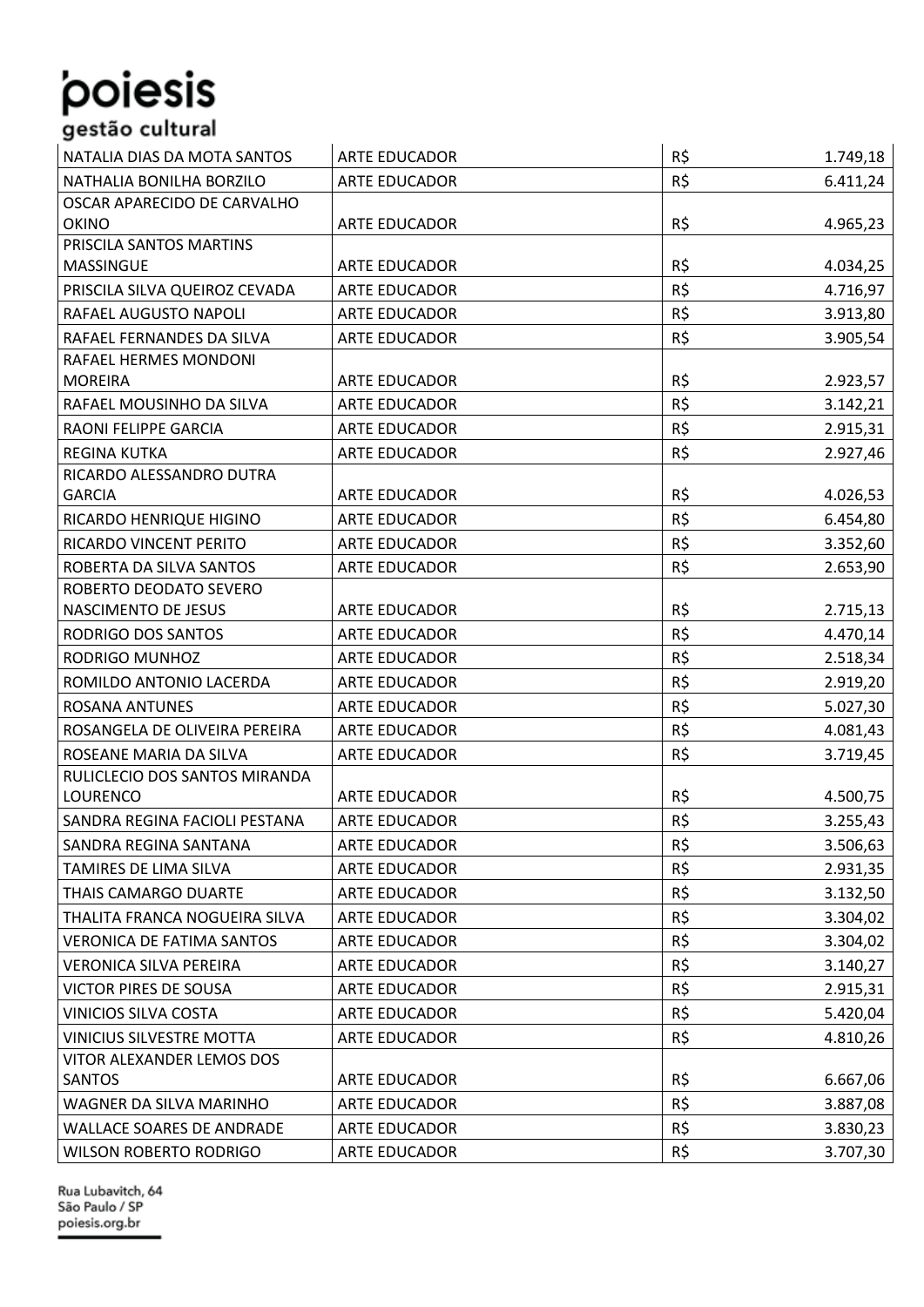| <b>GUILHERME</b>                    |                                      |          |           |
|-------------------------------------|--------------------------------------|----------|-----------|
| ZIRMALEI DE JESUS RIBEIRO           | <b>ARTE EDUCADOR</b>                 | $R\zeta$ | 4.470,14  |
| KEMIE CAROLINA MAKIYAMA             | ASSESSOR DE DESENVOLVIMENTO E        |          |           |
| <b>GUERRA</b>                       | <b>IMPLANTACAO DE PROJETOS</b>       | R\$      | 18.000,00 |
| RENATA GONCALVES SCHERMANN          | <b>ASSESSOR DE MARKETING</b>         | R\$      | 14.300,00 |
| MARIA IZABEL CASANOVAS MORA         | ASSESSOR TECNICO DE DIRETORIA        | R\$      | 20.609,85 |
| <b>BRUNA CUSTODIO FERRO DE</b>      |                                      |          |           |
| CARVALHO                            | ASSISTENTE ADMINISTRACAO DE PESSOAL  | R\$      | 1.779,00  |
| ADRIANA MUNIZ DA CRUZ               | ASSISTENTE ADMINISTRATIVO            | R\$      | 2.316,68  |
| ALICE CARVALHO DE ALMEIDA           | ASSISTENTE ADMINISTRATIVO            | R\$      | 1.889,65  |
| ANGELA DE SOUSA ROMUALDO            | ASSISTENTE ADMINISTRATIVO            | R\$      | 1.963,73  |
| ANGELA RODRIGUES DA SILVA           | ASSISTENTE ADMINISTRATIVO            | R\$      | 2.227,58  |
| <b>BRUNA BIMONT CORREIA</b>         | ASSISTENTE ADMINISTRATIVO            | R\$      | 1.779,00  |
| CARLA SILVA DOS SANTOS              | ASSISTENTE ADMINISTRATIVO            | R\$      | 2.316,68  |
| <b>CLEINIRA DOS SANTOS LEITE</b>    | ASSISTENTE ADMINISTRATIVO            | R\$      | 1.779,00  |
| CONCEICAO APARECIDA ALCIDES         | ASSISTENTE ADMINISTRATIVO            | R\$      | 2.227,58  |
| DEBORA LEITE DO NASCIMENTO DOS      |                                      |          |           |
| <b>SANTOS</b>                       | ASSISTENTE ADMINISTRATIVO            | R\$      | 1.779,00  |
| <b>DENIS DE OLIVEIRA</b>            | ASSISTENTE ADMINISTRATIVO            | R\$      | 2.699,98  |
| DOUGLAS SOARES PAPA                 | ASSISTENTE ADMINISTRATIVO            | R\$      | 1.126,70  |
| ELIS MARA SILVA OLIVEIRA            | ASSISTENTE ADMINISTRATIVO            | R\$      | 1.779,00  |
| FERNANDA APARECIDA SILVA DA         |                                      |          |           |
| CONCEICAO                           | ASSISTENTE ADMINISTRATIVO            | R\$      | 2.764,45  |
| <b>JAMILLE SILVA GLASS</b>          | ASSISTENTE ADMINISTRATIVO            | R\$      | 1.779,00  |
| KARINA DO NASCIMENTO CHAGAS         |                                      |          |           |
| SONTACHI                            | ASSISTENTE ADMINISTRATIVO            | R\$      | 2.370,20  |
| <b>KAYODE RENATO MARTINS CHAVES</b> | <b>ASSISTENTE ADMINISTRATIVO</b>     | R\$      | 1.779,00  |
| LIDIA FERNANDA CARDINALLI           | ASSISTENTE ADMINISTRATIVO            | R\$      | 2.227,58  |
| MARIA MILENE DE SOUSA               | ASSISTENTE ADMINISTRATIVO            | R\$      | 2.764,45  |
| MAURICIO VICENTE PANTA LEAO         | ASSISTENTE ADMINISTRATIVO            | R\$      | 2.409,77  |
| NAOMI ARAUJO IHA                    | ASSISTENTE ADMINISTRATIVO            | R\$      | 1.779,00  |
| NATHALIA DA COSTA TRINDADE          | ASSISTENTE ADMINISTRATIVO            | R\$      | 2.227,58  |
| TATIANE MOREIRA BIANCHINI           | ASSISTENTE ADMINISTRATIVO            | R\$      | 2.764,45  |
| <b>CLAUER BUENO GASQUES</b>         | <b>ASSISTENTE DE ARQUIVO</b>         | R\$      | 2.764,45  |
| BRUNO NEURI BORGES DE LARA          | ASSISTENTE DE ARTICULACAO E DIFUSAO  | R\$      | 296,50    |
| FATIMA MARIA BARROS SOUSA           | ASSISTENTE DE ARTICULACAO E DIFUSAO  | R\$      | 2.764,45  |
| GERALDA APARECIDA LEFER SILVA       | ASSISTENTE DE ARTICULACAO E DIFUSAO  | R\$      | 2.764,45  |
| GIULIA SANTOS BARBOSA               | ASSISTENTE DE ARTICULACAO E DIFUSAO  | R\$      | 1.541,80  |
| JULIANO SENA SOARES SANTOS          | ASSISTENTE DE ARTICULACAO E DIFUSAO  | R\$      | 2.227,58  |
| <b>SCARLET SANTOS GUIMARAES</b>     | ASSISTENTE DE ARTICULACAO E DIFUSAO  | R\$      | 1.779,00  |
| SELMA DA SILVA NASCIMENTO           | ASSISTENTE DE ARTICULACAO E DIFUSAO  | R\$      | 2.370,20  |
| TAIS ARAUJO MARQUES                 | ASSISTENTE DE ARTICULACAO E DIFUSAO  | R\$      | 1.779,00  |
| THAIS CARVALHO DE TOLEDO SOARES     | ASSISTENTE DE ARTICULACAO E DIFUSAO  | R\$      | 1.779,00  |
| FERNANDA OLIVEIRA                   | ASSISTENTE DE ARTICULACAO E PRODUCAO | R\$      | 1.351,72  |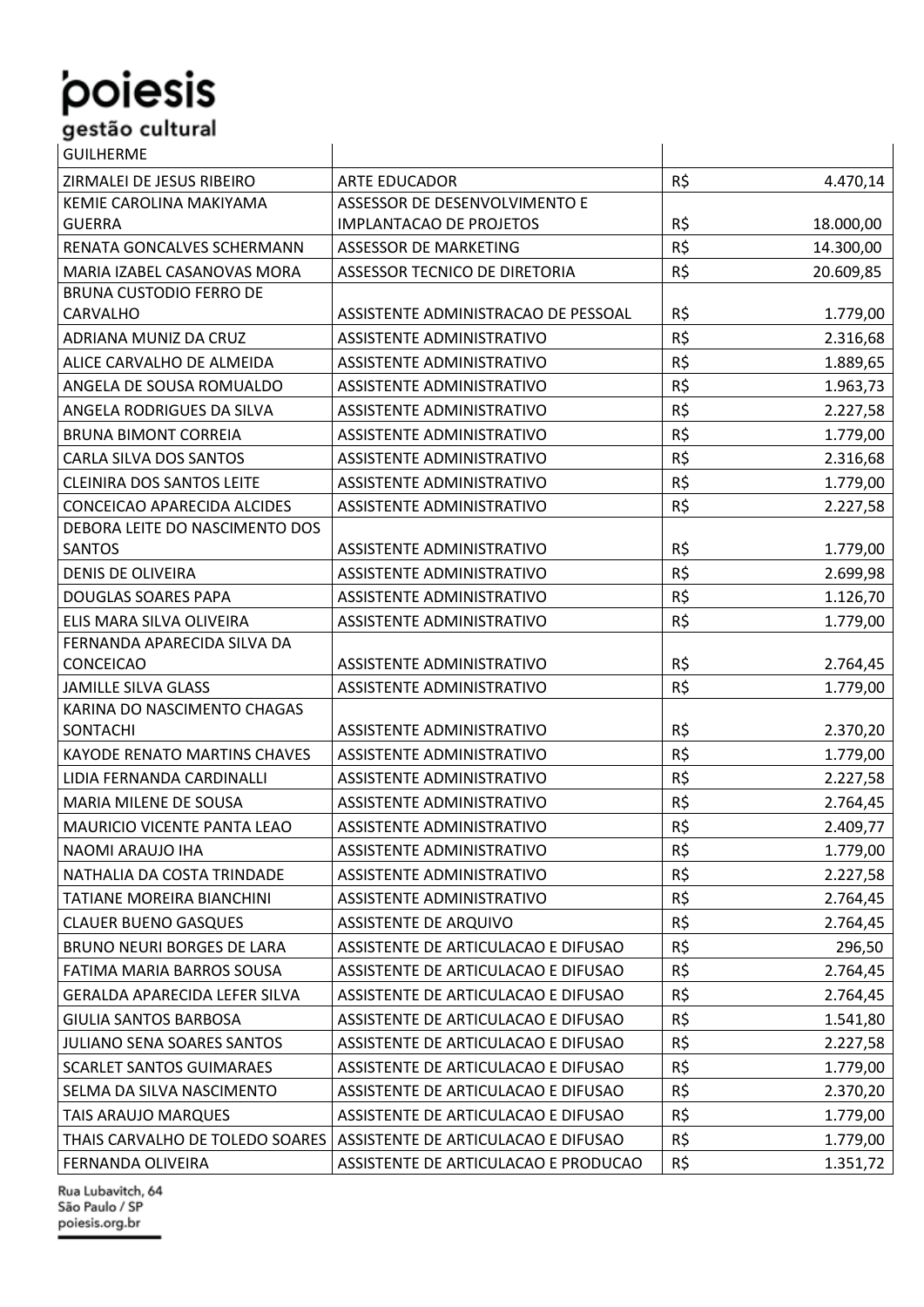#### ANA PAULA SOUZA DOS SANTOS ASSISTENTE DE BIBLIOTECA ANA PAULA SOUZA DOS SANTOS ANASSISTENTE DE BIBLIOTECA ANA BIANKA GARCIA DA FONSECA FERREIRA ASSISTENTE DE BIBLIOTECA R\$ 1.126,70 GABRIELA DE MACEDO FERREIRA ALMEIDA ASSISTENTE DE BIBLIOTECA R\$ 1.963,73 INGRID LOPES DE SOUZA ASSISTENTE DE BIBLIOTECA ASSISTENTE DE BIBLIOTECA R\$ 1.963.73 MALU MARIA MATOS **ALLE ASSISTENTE DE BIBLIOTECA** R\$ 1.779,00 NATHALIA RACT DA SILVA ASSISTENTE DE BIBLIOTECA R\$ 1.779,00 SOL TEREZA SANTOS SILVA ASSISTENTE DE BIBLIOTECA R\$ 1.779,00 THAYNA DE ARAUJO CARVALHO ASSISTENTE DE BIBLIOTECA ASSISTENTE DE BIBLIOTECA R\$ 1.963,73 WALKYRIA CANDIDO DA SILVA BORETTO ASSISTENTE DE DIRETORIA R\$ 1.248.38 JOSE CARLOS BRASSIOLI | ASSISTENTE DE GERENCIA DE FABRICAS | R\$ 5.880,77 JANAINA MAGALHAES ASSISTENTE DE GERENTE ARTISTICO PEDAGOGICO | R\$ 5.880,77 PABLO DIEGO DE ARARIPE ASSISTENTE DE GERENTE ARTISTICO PEDAGOGICO REDAGOGICO REDAGOGICO REDAGOGICO REDAGOGICO REDAGOGICO REDAGOGICO REDAGOGICO REDAGOGICO REDAGOGICO JULIA MARIA CARRO ASSISTENTE DE GERENTE DE ARTICULACAO E DIFUSAO R\$ 5.444,72 CLODOALDO DE JESUS SILVA ASSISTENTE DE MANUTENCAO PREDIAL R\$ 1.963,73 DOUGLAS DOS SANTOS ANTOS ANTOS ANTOS ASSISTENTE DE MANUTENCAO PREDIAL ASSISTENTE DE MANUTENCAO PREDIAL ANTES A HELDER HERISSO MORAES ASSISTENTE DE MANUTENCAO PREDIAL ASSISTENTE DE MANUTENCAO PREDIAL ANS ESTENTES RESERVENT WANDERSON DE JESUS ASSISTENTE DE MANUTENCAO PREDIAL ASSISTENTE DE MANUTENCAO PREDIAL ASSISTENTES ENTRE 1.779.00 MARCIO HARLEY KUROSSU ASSISTENTE DE MUSEOLOGIA RESPONSENTE DE MUSEOLOGIA FELIPE SILVA RECHE ASSISTENTE DE PRODUÇÃO R\$ 1.779,00 MONICA TORTORETTE COSTA ASSISTENTE DE PROGRAMACAO CULTURAL R\$ 1.779,00 CELIA REGINA DOS SANTOS MALAQUIAS ASSISTENTE TECNICO ADMINISTRATIVO R\$ 3.227,42 AGHATA ALINE SANTOS JESUS ASSISTENTE TECNICO DE SOM E LUZ ASSISTENTE TECNICO DE SOM E LUZ ASSISTENTE DE LUZ ASSISTENTE TECNICO DE SOM E LUZ ASSISTENTE TECNICO DE SOM E LUZ ASSISTENTE DE LUZ ASSISTENTE DE LUZ ASSISTENTE DE DIEGO NUNES PEREIRA DA SILVA LASSISTENTE TECNICO DE SOM E LUZ ASSISTENTE TECNICO DE SOM E LUZ LAS LAS LAS 1.963.73 FRANCISCO MOURA BERLANGA | ASSISTENTE TECNICO DE SOM E LUZ | R\$ 1.889,65 GABRIEL BOCUZZI CRISPIN DOS SANTOS ASSISTENTE TECNICO DE SOM E LUZ R\$ 1.889,65 GABRIEL JOSE DE CARVALHO SOARES | ASSISTENTE TECNICO DE SOM E LUZ  $\left|\begin{array}{c} R \text{S} \end{array}\right|$ GABRIEL NOBRE CANDIDO ASSISTENTE TECNICO DE SOM E LUZ R\$ 1.889,65 HEMERSOM DA SILVA ISIDRO ASSISTENTE TECNICO DE SOM E LUZ R\$ 971,78 KENNEDY JOSE NEO DE SOUZA ASSISTENTE TECNICO DE SOM E LUZ R\$ 1.779,00 RAFAEL OTAVIANO DA SILVA ASSISTENTE TECNICO DE SOM E LUZ R\$ 2.316,68 TIAGO LIMA DA SILVA  $\vert$ ASSISTENTE TECNICO DE SOM E LUZ  $\vert$  R\$ 2.370,20 ALISON FELIPE RAZERA DOS SANTOS AUXILIAR ADMINISTRATIVO R\$ 1.517,10 DAYANE DOS SANTOS TEIXEIRA AUXILIAR ADMINISTRATIVO AUXILIAR AUXILIAR ADMINISTRATIVO MARIANE BARROS AUXILIAR ADMINISTRATIVO R\$ 1.457,06 VINICIUS BARBOSA SOARES AUXILIAR ADMINISTRATIVO AUXILIAR AUXILIAR ADMINISTRATIVO SARAH DA CRUZ QUEIROZ AUXILIAR DE ARTICULACAO E DIFUSAO R\$ 1.455,00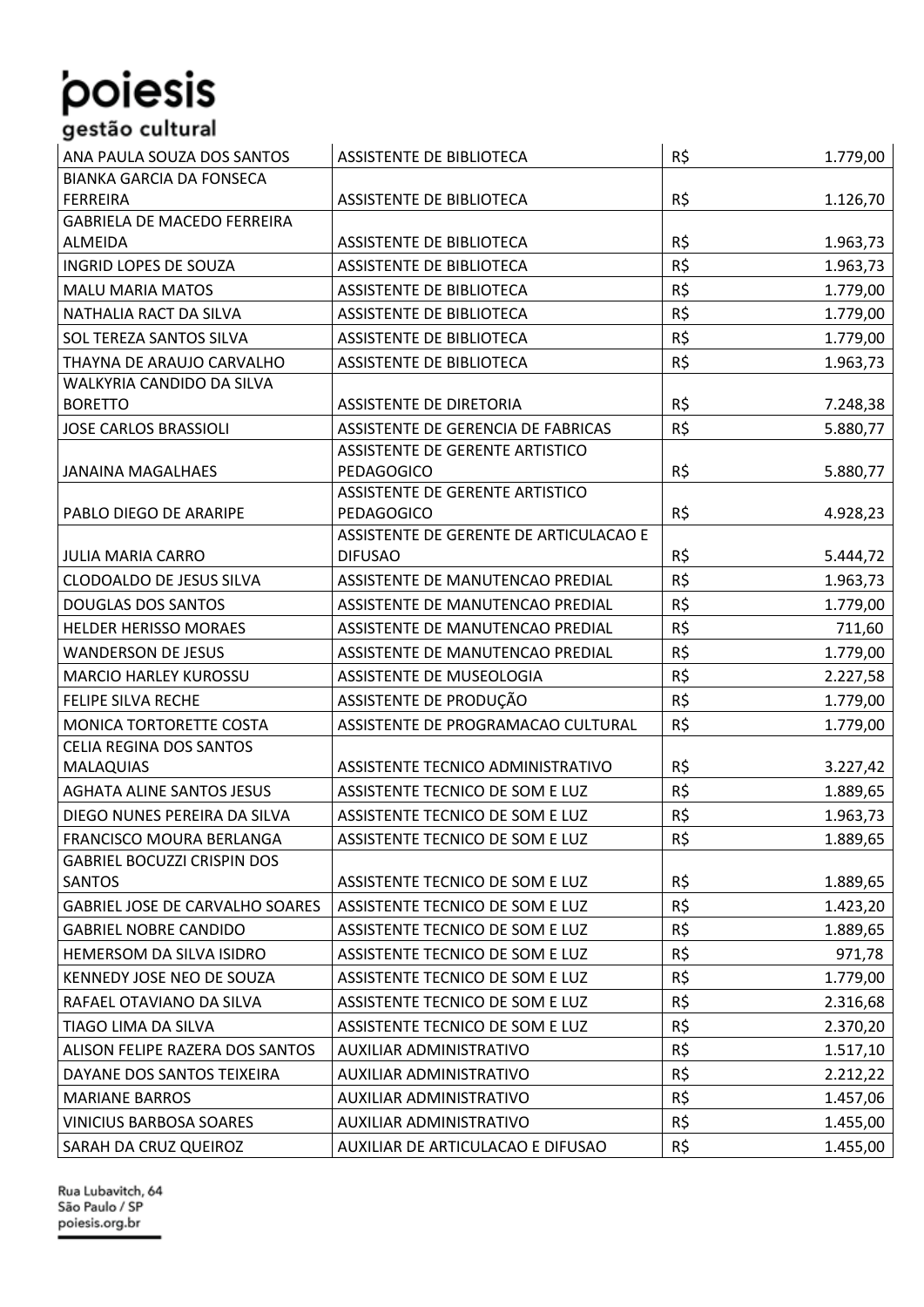| MARIA EDINAR DE OLIVEIRA IBIAPINO  | <b>AUXILIAR DE ATENDIMENTO</b> | R\$ | 1.793,03 |
|------------------------------------|--------------------------------|-----|----------|
| AKAUAN DE MORAES CARVALHO          |                                |     |          |
| <b>FERNANDES</b>                   | AUXILIAR DE LEITURA E PESQUISA | R\$ | 459,78   |
| ALBERTO APARECIDO LIMA DOS         |                                |     |          |
| <b>SANTOS</b>                      | AUXILIAR DE LEITURA E PESQUISA | R\$ | 1.592,94 |
| ANNA CAROLINE DA SILVA MOTA        | AUXILIAR DE LEITURA E PESQUISA | R\$ | 1.149,62 |
| ARTHUR VIEIRA DE OLIVEIRA          | AUXILIAR DE LEITURA E PESQUISA | R\$ | 1.149,45 |
| <b>CAUE VICTOR ZUCHI RODRIGUES</b> | AUXILIAR DE LEITURA E PESQUISA | R\$ | 1.517,10 |
| <b>CLEITON SOUZA DA SILVA</b>      | AUXILIAR DE LEITURA E PESQUISA | R\$ | 1.171,73 |
| DENER VINICIUS DA SILVA COSTA      | AUXILIAR DE LEITURA E PESQUISA | R\$ | 1.149,45 |
| ELAINE DE NOVAES BRAGA             | AUXILIAR DE LEITURA E PESQUISA | R\$ | 459,78   |
| <b>ELOA SILVA</b>                  | AUXILIAR DE LEITURA E PESQUISA | R\$ | 1.171,73 |
| <b>GABRIEL GARCIA NUNES FLORES</b> | AUXILIAR DE LEITURA E PESQUISA | R\$ | 1.171,73 |
| GABRIELA EDMUNDO DE ARAUJO         | AUXILIAR DE LEITURA E PESQUISA | R\$ | 1.149,45 |
| HARRISSON RAMOS DOS SANTOS         | AUXILIAR DE LEITURA E PESQUISA | R\$ | 1.517,10 |
| <b>ISABELA RODRIGUES SILVA</b>     | AUXILIAR DE LEITURA E PESQUISA | R\$ | 1.149,45 |
| <b>ISRAEL OLIVEIRA RAMOS</b>       | AUXILIAR DE LEITURA E PESQUISA | R\$ | 1.149,45 |
| JEFERSON FELIX CORREA DA SILVA     | AUXILIAR DE LEITURA E PESQUISA | R\$ | 689,67   |
| JORGE LUIZ CAMPOS VERDE            | AUXILIAR DE LEITURA E PESQUISA | R\$ | 459,78   |
| <b>JOSE HENRIQUE SILVA SANTOS</b>  | AUXILIAR DE LEITURA E PESQUISA | R\$ | 1.149,45 |
| JULIA CRISTINA LOPES ELIAS         |                                |     |          |
| <b>CORDEIRO DE OLIVEIRA</b>        | AUXILIAR DE LEITURA E PESQUISA | R\$ | 1.149,45 |
| JULIANA STHELLA DOS ANJOS          | AUXILIAR DE LEITURA E PESQUISA | R\$ | 1.149,45 |
| KEIDSON SILVA OLIVEIRA             | AUXILIAR DE LEITURA E PESQUISA | R\$ | 1.149,62 |
| LEO DO NASCIMENTO REZENDE          | AUXILIAR DE LEITURA E PESQUISA | R\$ | 1.171,73 |
| LUCAS MATEUS DE OLIVEIRA           | AUXILIAR DE LEITURA E PESQUISA | R\$ | 1.171,73 |
| LUIZ FELIPE DA SILVA SANTOS        | AUXILIAR DE LEITURA E PESQUISA | R\$ | 1.149,45 |
| MARIA ELIZA DE VASCONCELOS         |                                |     |          |
| <b>NEVES</b>                       | AUXILIAR DE LEITURA E PESQUISA | R\$ | 1.149,62 |
| MONIKE RAPHAELA DE SOUZA           |                                |     |          |
| <b>SANTOS</b>                      | AUXILIAR DE LEITURA E PESQUISA | R\$ | 1.171,73 |
| NATALIA CRISTINE OLIVEIRA NOVO     |                                |     |          |
| <b>FELIX</b>                       | AUXILIAR DE LEITURA E PESQUISA | R\$ | 498,10   |
| ROBSON DE MORAES MENDES            | AUXILIAR DE LEITURA E PESQUISA | R\$ | 1.149,45 |
| ROBSON LESSA DE OLIVEIRA JUNIOR    | AUXILIAR DE LEITURA E PESQUISA | R\$ | 1.149,45 |
| <b>VICTOR SANTOS JULIAO</b>        | AUXILIAR DE LEITURA E PESQUISA | R\$ | 1.171,73 |
| VICTORIA SATIRO DE SOUSA           |                                |     |          |
| <b>MARTINS</b>                     | AUXILIAR DE LEITURA E PESQUISA | R\$ | 1.149,45 |
| <b>WEVERTON MARTINS DE CAMARGO</b> | AUXILIAR DE LEITURA E PESQUISA | R\$ | 1.149,45 |
| EDMILSON ARAUJO GOBIRA             |                                |     |          |
| CARDOSO                            | AUXILIAR DE MANUTENCAO PREDIAL | R\$ | 1.512,25 |
| FERNANDO PEREIRA BARBOSA           | AUXILIAR DE MANUTENCAO PREDIAL | R\$ | 1.455,00 |
| LUIZ FERNANDES BORGES              | AUXILIAR DE MANUTENCAO PREDIAL | R\$ | 1.512,25 |
| MARCELO JORGE LACERDA              | AUXILIAR DE MANUTENCAO PREDIAL | R\$ | 1.455.00 |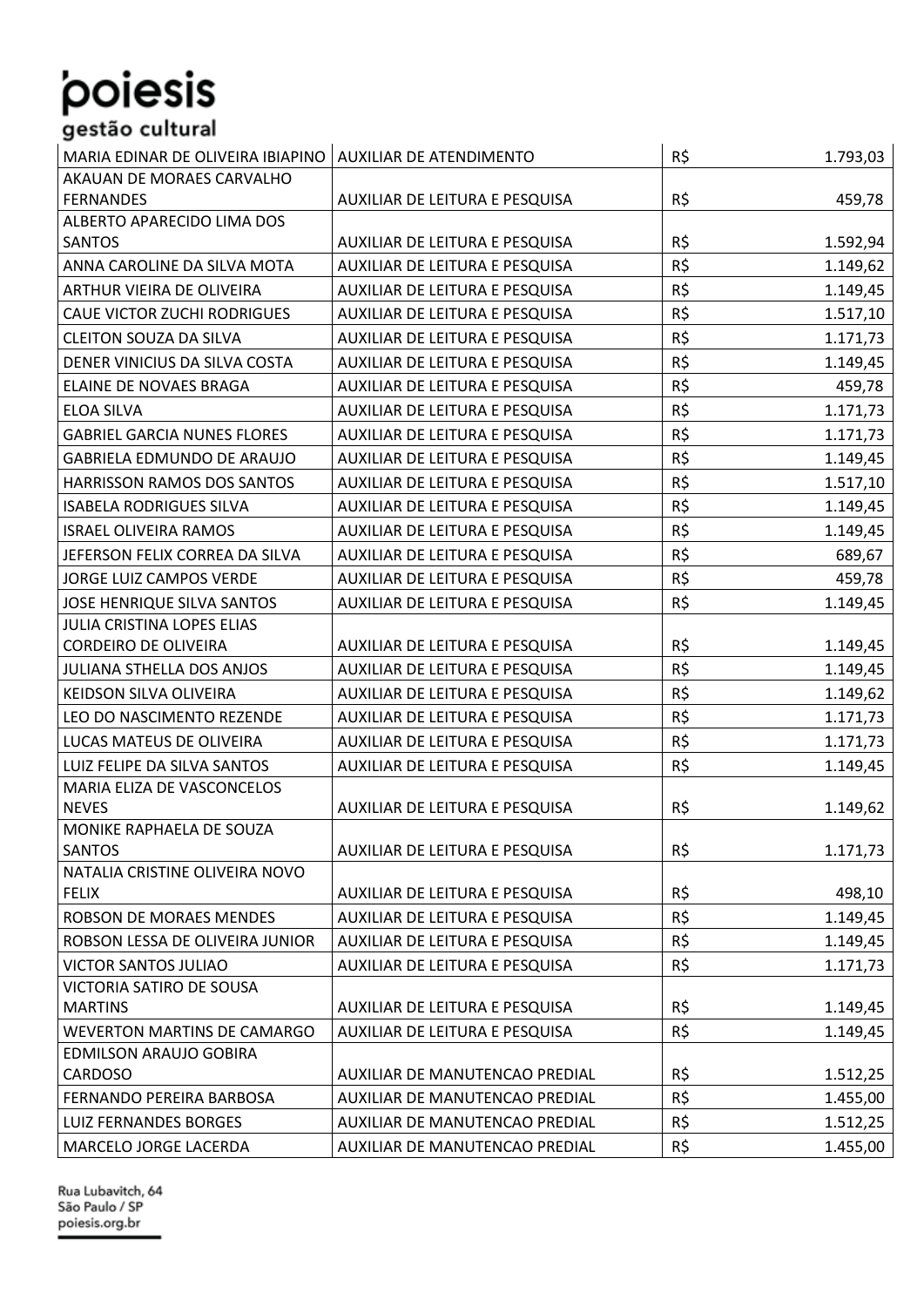#### NELSON ALVES DA SILVA AUXILIAR DE MANUTENCAO PREDIAL AUSTRALIA EN 1.769,44 RODRIGO DE MORAIS FRANCO AUXILIAR DE MANUTENCAO PREDIAL R\$ 582,00 UILLIAN DOS SANTOS AUXILIAR DE MANUTENCAO PREDIAL R\$ 1.512,25 ANA CAROLINA CANDEIAS DA SILVA AUXILIAR DE PRODUCAO R\$ 1.455,00 CLAUDIA SILVEIRA ONORATO BIBLIOTECARIA PLENO RESIDENTIALES EN LA R\$ 3.580.00 ANDERSON DA SILVA CORDEIRO DOS ANJOS COMPRADOR PL R\$ 4.355,43 EDIPO PINHEIRO DA SILVA COMPRADOR PL R\$ 3.184,48 JONATAS NUNES DA SILVA COMPRADOR PL R\$ 4.355,44 FABRICIO GARCIA COMPRADOR SR R\$ 4.738,68 ROSANGELA SANCHES | COORDENADOR ADM DE PESSOAL | R\$ 10.145,30 FABIO HIGINO VELOSO COORDENADOR ADMINISTRATIVO | R\$ 9.130,10 SIMONE MARIA LOPES DE MELLO | COORDENADOR CENTRO EST DE TRAD LITER | R\$ 9.530,24 MARINA YUKIKO FUTINO COORDENADOR DE ACOMPANHAMENTO CONTRATO DE GESTAO R\$ 11.225,64 RENATA DE ALMEIDA COSTA MONTESANTI COORDENADOR DE ARTICULACAO SOCIOCULTURAL R\$ 6.555,00 JULIO CESAR MENDONCA COORDENADOR DE CENTRO DE REF HAROLDO DE CAMPOS RESTRAINING RESTRAINING RESTRAINING RESTRAINING RESTRAINING RESTRAINING RESTRAINING RESTRAIN HELIO MENEZES COORDENADOR DE COMPRAS RIS AND RESERVED TO A 172,09 CARLA REGINA DE OLIVEIRA (COORDENADOR DE COMUNICACAO | R\$ 14.000,00 MARIA GABRIELA BARROS MEIRELES | COORDENADOR DE OFICINA CULTURAL | R\$ 8.114,88 RAFAEL SILVEIRA MENDES CARDOSO | COORDENADOR DE OFICINA CULTURAL | R\$ 8.140,81 VALDIR DE JESUS RIVABEN | COORDENADOR DE OFICINA CULTURAL | R\$ 10.145,30 LUIS FERNANDO RODRIGUES DE ALEMAR COORDENADOR DE PATRIMONIO R\$ 8.114,88 MARCELO TUPINAMBA LEANDRO COORDENADOR DE PROGRAMACAO CULTURAL R\$ 9.296,25 IWAO MURATA COORDENADOR DE TECNOLOGIA E INTEGRIDADE R\$ 8.194,00 REYNALDO LUIZ TORRE FRANCISCO DAMAZIO COORDENADOR DO CENTRO DE APOIO DO ESCRITOR R\$ 8.116,24 KELLY CRISTINE DA SILVA CHAGAS COORDENADOR DO PROGRAMA DE QUALIFICACAO EM ARTES Research R\$ 7.918.47 ALEXANDRA CRISTINA ROCHA ALVARENGA COORDENADOR EDUCATIVO R\$ 7.235,66 CECILIA LARA DA CRUZ COORDENADOR OPERACIONAL DE MUSEUS | R\$ 5.899,50 FERNANDO FARIA PRADO COORDENADOR PROGRAMACAO CULTURAL R\$ 8.140,81 MARLON ROSSITI FLORIAN | COORDENADOR PROGRAMACAO CULTURAL | R\$ 10.145,30 LIVIA MARTINS NONATO COORDENADOR PROGRAMACAO CULTURAL -  $CCG$  7.235,66 MARIA DE FATIMA FERNANDES (COPEIRO RESPONDENCE EN LA COPEIRO RESPONDENCE EN LA COPEIRO RESPONDENCE EN LA COPEI NEIDE SILVA DE OLIVEIRA (COPEIRO RESPONDENTE DE LOS 1.631,95 JOAO VICTOR DE MOURA PEREIRA DESIGNER GRAFICO JR R\$ 2.310,00 RENATO GUEDES FERREIRA | DESIGNER GRAFICO PL | R\$ 4.562,16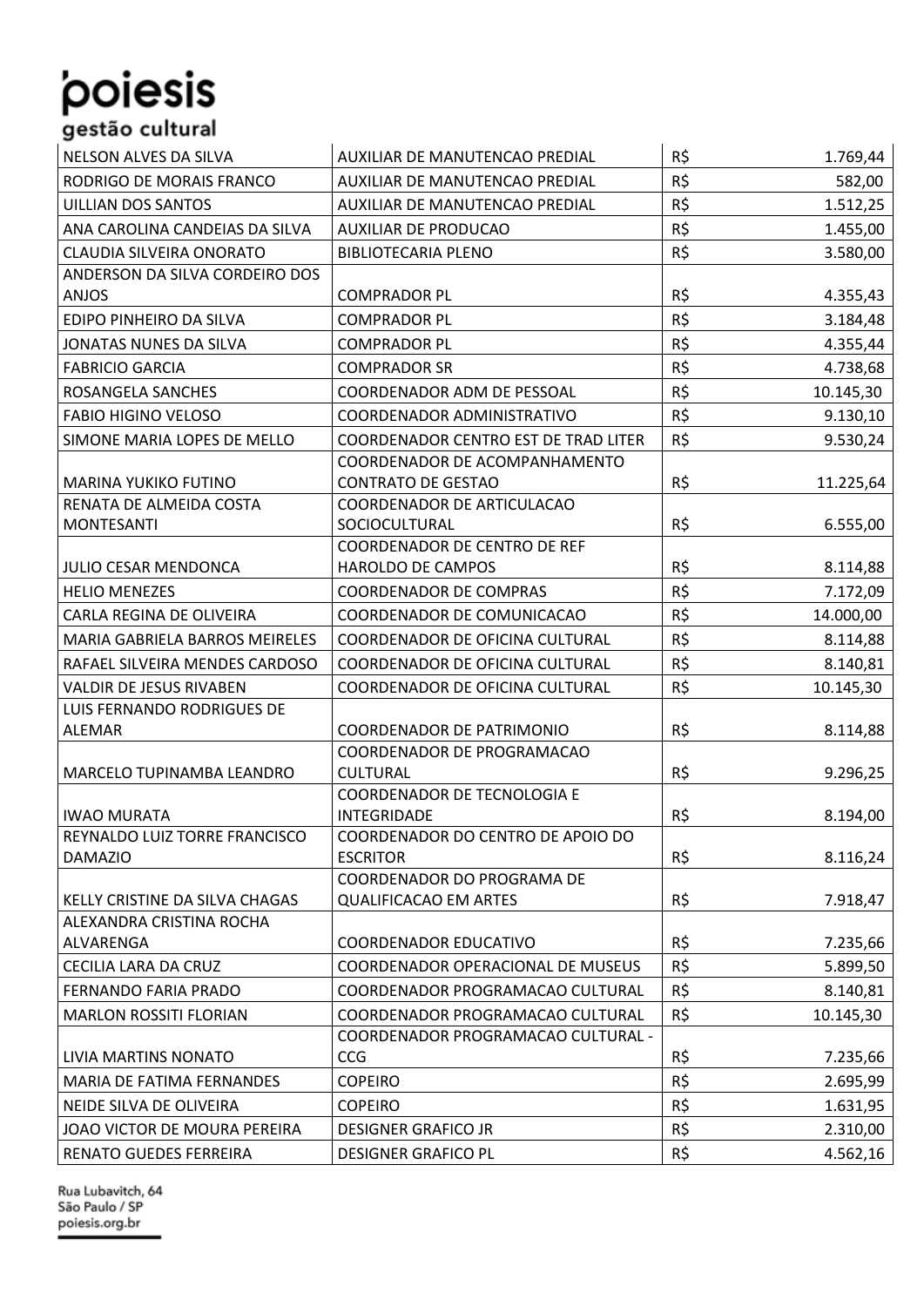## poiesis .<br>gestão cultural

| <b>MARCELO TAPIA FERNANDES</b>         | DIRECAO GERAL DE PROGRAMA MUSEUS        | R\$ | 25.651,30 |
|----------------------------------------|-----------------------------------------|-----|-----------|
|                                        | DIRETOR ESTATUTARIO ADMINISTRATIVO E    |     |           |
| PLINIO SILVEIRA CORREA                 | <b>FINANCEIRO</b>                       | R\$ | 25.000,00 |
| <b>CLOVIS DE BARROS CARVALHO</b>       | DIRETOR ESTATUTARIO EXECUTIVO           | R\$ | 27.000,00 |
| RENZO DINO SERGENTE ROSSA              | DIRETOR TECNICO DE FORMACAO             | R\$ | 25.000,00 |
| ANA LIDIA DA SILVA TEBERGA             | <b>EDUCADOR</b>                         | R\$ | 2.316,68  |
| ALEXANDRA BATISTA DE CARVALHO          | <b>EDUCADOR DE MUSEUS</b>               | R\$ | 2.310,00  |
| ARTHUR MAJOR DE SOUSA                  | <b>EDUCADOR DE MUSEUS</b>               | R\$ | 2.310,00  |
| LUCAS AMBRAZIUNAS GOULART              | <b>EDUCADOR DE MUSEUS</b>               | R\$ | 2.310,00  |
| MARIA DA CONCEICAO FERREIRA DA         |                                         |     |           |
| SILVA MESKELIS                         | <b>EDUCADOR DE MUSEUS</b>               | R\$ | 2.310,00  |
| NATALIA LOPES DO NASCIMENTO            | <b>EDUCADOR DE MUSEUS</b>               | R\$ | 2.695,00  |
| CHRISTINA MEULEMANS BELLUOMINI         |                                         |     |           |
| <b>THEBAS</b>                          | <b>GERENTE ARTISTICO PEDAGOGICO</b>     | R\$ | 12.091,52 |
| SUSANA TAKAYAMA YAMAUCHI               | <b>GERENTE ARTISTICO PEDAGOGICO</b>     | R\$ | 12.091,52 |
| PAOLA MARCONDES FONSECA DE             |                                         |     |           |
| <b>MARCO</b>                           | <b>GERENTE DE ARTICULACAO E DIFUSAO</b> | R\$ | 12.091,52 |
| <b>BIANCA CRISTINA SINDONA PEREIRA</b> | <b>GERENTE DE FABRICA DE CULTURA</b>    | R\$ | 12.091,52 |
| <b>CLAUDINEI GOMES FERNANDES</b>       | <b>GERENTE DE FABRICA DE CULTURA</b>    | R\$ | 11.965,00 |
| <b>GRACE DAMIANA SOUZA MIRANDA</b>     | <b>GERENTE DE FABRICA DE CULTURA</b>    | R\$ | 12.091,52 |
| IZABELA MACHADO ALVES DE LIMA          | <b>GERENTE DE FABRICA DE CULTURA</b>    | R\$ | 10.367,05 |
| NAIR DIAS DOS SANTOS SOUZA             | <b>GERENTE DE FABRICA DE CULTURA</b>    | R\$ | 9.572,00  |
| <b>RUBENS MORAIS</b>                   | <b>GERENTE DE FABRICA DE CULTURA</b>    | R\$ | 12.091,52 |
| WILSON JULIAO DA SILVA JUNIOR          | <b>GERENTE DE FABRICA DE CULTURA</b>    | R\$ | 10.132,98 |
| ADRIANA IACOPINO LOPES                 | <b>MONITOR</b>                          | R\$ | 1.457,06  |
| AGNES CAMYLLE SABINO LEONARDO          | <b>MONITOR</b>                          | R\$ | 1.457,06  |
| ANDREIA DE JESUS SERAFIM               | <b>MONITOR</b>                          | R\$ | 1.455,00  |
| ANDREW WALLACE BEZERRA                 |                                         |     |           |
| <b>MARCOLINO</b>                       | <b>MONITOR</b>                          | R\$ | 1.457,06  |
| <b>AUGUSTO PIRES DOMINGUES</b>         | <b>MONITOR</b>                          | R\$ | 1.455,00  |
| <b>BRUNO RAPHAEL ANGIELOTTI</b>        |                                         |     |           |
| <b>DANTAS</b>                          | <b>MONITOR</b>                          | R\$ | 1.457,06  |
| CAIO DE OLIVEIRA SILVA                 | <b>MONITOR</b>                          | R\$ | 1.455,00  |
| CAIO SANTOS AMARO SILVA                | <b>MONITOR</b>                          | R\$ | 1.455,00  |
| <b>CASSIA REGINA SANTOS</b>            | <b>MONITOR</b>                          | R\$ | 1.455,00  |
| CATARINA SOUZA BARBOSA                 | <b>MONITOR</b>                          | R\$ | 1.455,00  |
| <b>CLEYTON RAIMUNDO ANDRADE DE</b>     |                                         |     |           |
| <b>OLIVEIRA</b>                        | <b>MONITOR</b>                          | R\$ | 1.455,00  |
| DANIEL ARAUJO DOS SANTOS               | <b>MONITOR</b>                          | R\$ | 1.455,00  |
| DANIEL ROBSON SOUZA DE ALMEIDA         | <b>MONITOR</b>                          | R\$ | 1.457,06  |
| DANIELA QUEIROZ DE ALMEIDA             |                                         |     |           |
| SOUZA                                  | <b>MONITOR</b>                          | R\$ | 1.455,00  |
| DAVID CARDOSO MAIA                     | <b>MONITOR</b>                          | R\$ | 1.457,06  |
| DIEGO ALVES LACERDA DE JESUS           | <b>MONITOR</b>                          | R\$ | 1.455,00  |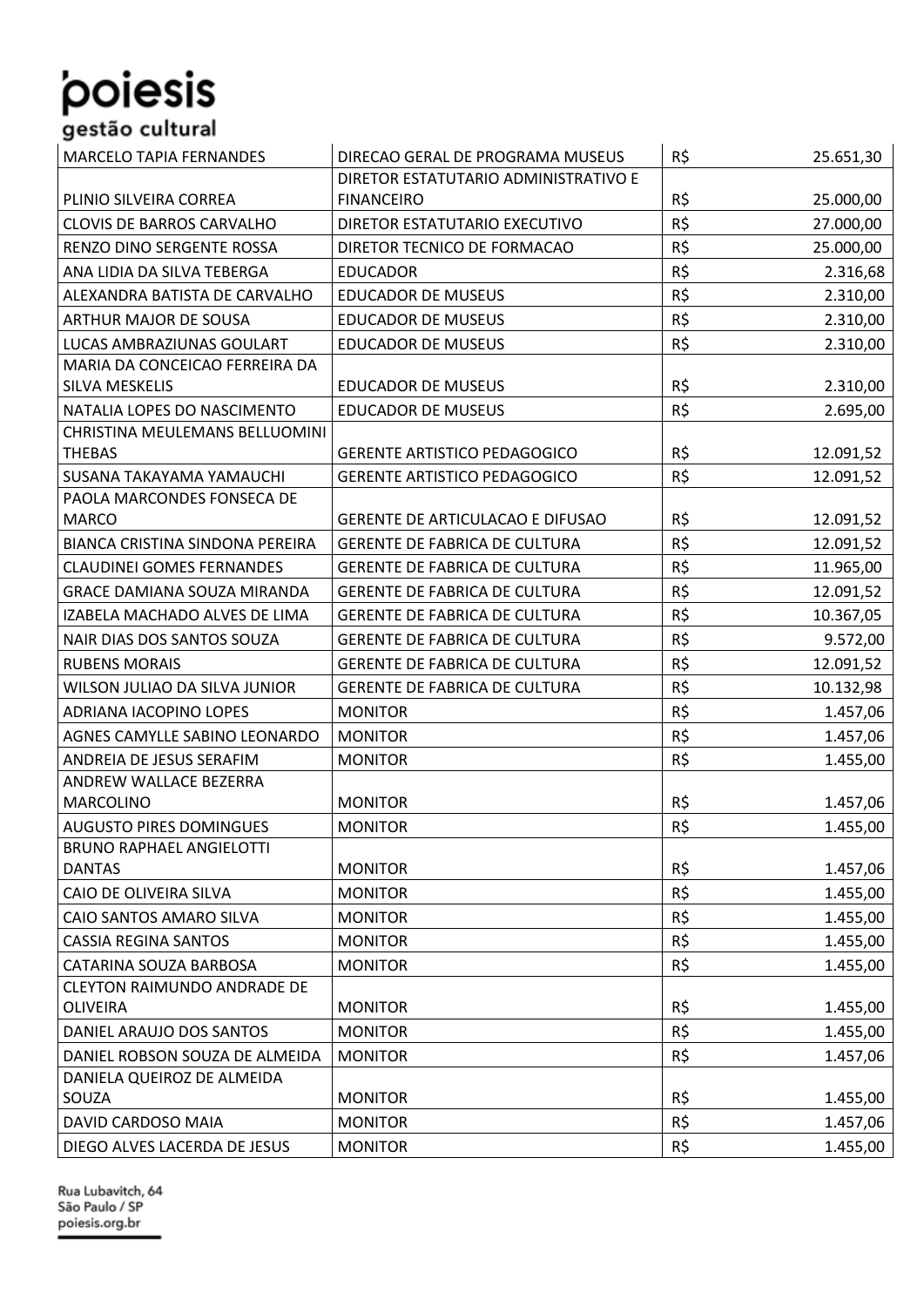### ELIANA ERIKA MIYASILO MONITOR R\$ 1.455,00 FABIO LUIZ RUFINO MONITOR **NONITOR** R\$ 1.455,00 FERNANDO FERREIRA DA SILVA | MONITOR | R\$ 1.457,06 GABRIEL GOMES MACEDO MONITOR R\$ 1.455,00 GERALDO COSTA DE OLIVEIRA MONITOR DE LA ESTADO DE LA ESTADO DE LA ESTADO DE LA ESTADO DE LA ESTADO DE LA ESTAD GIOVANNI LUIZ APARECIDO FERRAZ DE LIMA MONITOR R\$ 921,50 GISELE MONTEIRO DA SILVA MONITOR R\$ 1.455,00 GUILHERME DE ARAUJO CARDOSO PEREIRA MONITOR R\$ 1.457,06 IRACI ALVES DOS SANTOS MONITOR R\$ 1.457,06 ISABEL JOSIVANIA DE LIMA SAMPAIO MONITOR REDUCEDO EN LOS ENTRE LA 1.212.50 JONATHAN DE SOUZA SILVA MONITOR RESERVED AND RESERVED ASSESSED A LASS,00 JOSEANE DE ARRUDA BEZERRA MONITOR NEWSLEY AND R\$ 1.457,06 LAIS ANDRADE DA CRUZ MONITOR **Reserves And Alternative Contract CRU** R\$ 1.457,06 LARISSA BIANCA CABRAL | MONITOR | R\$ 1.457,06 LUANA TEREZA DE SANTANA MONITOR NEGLES DE SANTANA MONITOR DE LA ESTADO EN LA ESTADO DE LA ESTADO DE LA ESTADO D MARCELO DA SILVA **MONITOR** MONITOR **R\$** 1.457,06 MISLENE CARVALHO DE SOUZA MONITOR RESERVED AND LAST, 06 MYRELLA MARQUES SANTOS SILVA MONITOR R\$ 1.455,00 NATALIA CAROLINE ALMEIDA SANTOS MONITOR RESIDENTIALES EN LA ESSA DE LA 1.455.00 RAFAEL SOUZA DOS SANTOS MONITOR RAFAEL SOUZA DOS SANTOS MONITOR REGIANE DE JESUS SILVA MONITOR NEGIANE DE JESUS SILVA MONITOR SHIRLEY RODRIGUES MONITOR R\$ 1.164,00 VALDERLAN COSTA GALDINO MONITOR R\$ 1.455.00 VINICIUS FITIPALDI VIANA RUIZ ALVES MONITOR R\$ 1.455,00 VINICIUS GUIMARAES VAKIRTZIS MONITOR R\$ 1.455,00 VINICIUS SCHUVAMBACH MONITOR R\$ 1.457,06 VITORIA CRISTINA FRANCISCO DO ESPIRITO SANTO MONITOR R\$ 921,50 IVANEI DA SILVA MUSEOLOGO MEDICINE EN LOREA EN LOREA EN LOREA EN LOREA EN LOREA EN LOREA EN LOREA EN LOREA EN AILTON APARECIDO DE LIMA  $\vert$  OFICIAL DE MANUTENCAO PREDIAL  $\vert$  R\$ 2.310,00 AILTON BASTOS PEREIRA **OFICIAL DE MANUTENCAO PREDIAL** R\$ 2.310.00 FABIO XAVIER MARTINS | OFICIAL DE MANUTENCAO PREDIAL | R\$ 1.963,73 FRANCISCO JAIR ALBUQUERQUE SILVA OFICIAL DE MANUTENCAO PREDIAL R\$ 2.212,22 HORKCHARLLE ARRUDA DOS SANTOS | OFICIAL DE MANUTENCAO PREDIAL | R\$ 2.212,22 IVONALDO SEVERINO DE OLIVEIRA  $\overline{)}$ OFICIAL DE MANUTENCAO PREDIAL  $\overline{)}$ R\$ 2.212.22 MAURICIO FILAND **OFICIAL DE MANUTENCAO PREDIAL** R\$ 2.212,22 WAGNER RAMOS GARCEZ | OFICIAL DE MANUTENCAO PREDIAL | R\$ 2.212,21 ADALTO CAMILO DA SILVA $\vert$ OFICIAL DE MANUTENCAO PREDIAL I $\vert$ R\$ DALMAR RODRIGUES LOPES | OFICIAL DE MANUTENCAO PREDIAL I | R\$ 2.549,86

JOSE MARIA BARBOSA DA SILVA | OFICIAL DE MANUTENCAO PREDIAL I | R\$ 2.453,68

JOSIMAR SANTOS SILVA OFICIAL DE MANUTENCAO PREDIAL I R\$ 2.764,45 Rua Lubavitch, 64 São Paulo / SP poiesis.org.br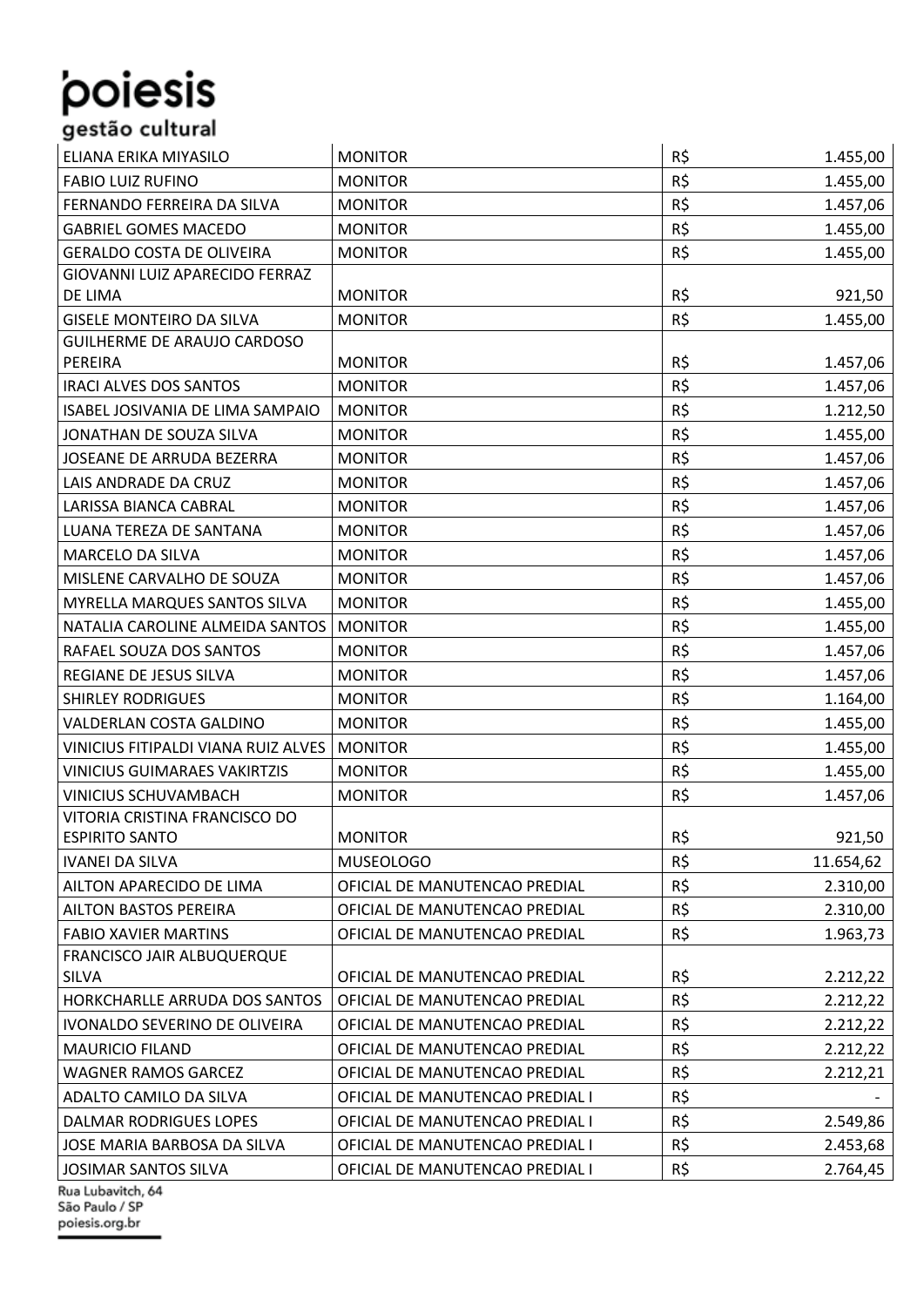### MARCELO PAULO CAVALCANTE | OFICIAL DE MANUTENCAO PREDIAL I | R\$ 3.456,40 MARCIO AUGUSTO DE AGUIAR FORTUNATO OFICIAL DE MANUTENCAO PREDIAL I R\$ 462,00 REGINALDO RODRIGUES DA SILVA | OFICIAL DE MANUTENCAO PREDIAL I | R\$ 2.549,86 WANDER RAMOS GARCEZ **OFICIAL DE MANUTENCAO PREDIAL I** R\$ 2.310,00 LUIZ FILIPE FREITAS DE ALMEIDA PRODUTOR CULTURAL R\$ 5.050,00 ADILSON CORRADO **PRODUTOR OPERACIONAL JR** R\$ 2.549,86 ALEXANDRE SIMAO DE PAULA PRODUTOR OPERACIONAL JR R\$ 2.316,68 DUARTE MARIANO DOS SANTOS PRODUTOR OPERACIONAL JR R\$ 3.404,64 EVERALDO GIACOMINI UMBURANAS YAMAGUCHI PRODUTOR OPERACIONAL JR R\$ 2.316,68 GIOVANNI D ANGELO **REALIST PRODUTOR OPERACIONAL JR** R\$ 2.310.00 JOSE EMILIO DE CARVALHO NETO | PRODUTOR OPERACIONAL JR | R\$ RAFAEL FERNANDO XAVIER PRODUTOR OPERACIONAL JR R\$ 2.986,78 VANESSA OGINO PRODUTOR OPERACIONAL JR R\$ 2.453,68 ALAN KARDEC FERREIRA SALLES FRODUTOR OPERACIONAL PLACE IN A SALLEY A 4.142,18 ANDERSON PINHEIRO GOMES JUNIOR RECEPCIONISTA R\$ 1.482,84 ANDREZA CRISTINA RIBEIRO CABRAL RECEPCIONISTA R\$ - CRISTIANE DE JESUS SANTOS RECEPCIONISTA RECEPCIONISTA R\$ 1.457,06 ELOISA ELENA SANTIAGO SANTOS RECEPCIONISTA RECEPTIONISTA RECEPTION RECEPTION RECEPTION RECEPTION RECEPTION RET EVANDRO RIBEIRO DA SILVA RECEPCIONISTA R\$ 922,80 FATIMA APARECIDA FINZETTO RECEPCIONISTA RECEPTIONISTA R\$ 1.769,44 HAGATA THAIS RIBEIRO DA SILVA RECEPCIONISTA RECEPTION RESIDENT RESAULT 2.164,00 JESSICA DOS REIS GOMES PEREIRA RECEPCIONISTA RECEPTION RESERVED A RECEPCION RECEPTION RECEPTION RECEPTION RESERVED ASSESSED. JESSICA MELO MACHADO SILVA RECEPCIONISTA R\$ R\$ 1.455,00 JULIANA DA SILVA URSULINO RECEPCIONISTA R\$ 1.457,06 LAIS THAMIRES SOUZA DA FONSECA RECEPCIONISTA RESAULT RESAULT RESAULT 2.457,06 MARIA NATALI PEIXINHO BAPTISTA RECEPCIONISTA RECEPTIONISTA R\$ R\$ 790,84 MAYNE ALVES DE ARAUJO RECEPCIONISTA RESERVED AND RESERVED AS RESERVED AS RECEPCIONISTA NATALIA DE MATOS SILVA  $\left| \right.$ RECEPCIONISTA  $\left| \right.$ R\$ 1.457,06 NATALIA DOS SANTOS SILVA RECEPCIONISTA R\$ 1.457,06 PAULA SARTORAM PIEDADE DE JESUS RECEPCIONISTA REGERENTI EN LA RS EN 1.482.84 SABRINA RIBEIRO DE FREITAS RECEPCIONISTA RECEPCIONISTA R\$ R\$ 921,50 SARITA LEITE DE PAULA RECEPCIONISTA R\$ - STHEFANIE VITORIA BISPO RECEPCIONISTA RECEPTIONISTA R\$ 1.455,00 TAIS LEOPOLDINO DA SILVA RECEPCIONISTA RECEPCIONISTA RISPOSSIBLE OPOLDINO DA SILVA VITORIA ANDRADE VITURINO RECEPCIONISTA R\$ R\$ 873,00 KLUK MAGRI NETO SUPERINTENDENTE DE PROGRAMA FABRICAS DE CULTURA R\$ 20.457,25 THIAGO DE AMORIM SARAIVA SUPERINTENDENTE DE PROGRAMA OFICINAS CULTURAIS R\$ 20.457,25 ANDREY COSTA DE OLIVEIRA SUPERVISOR ADMINISTRATIVO SUPERVISOR ADMINISTRATIVO BRUNA COSME DA SILVA SUPERVISOR ADMINISTRATIVO RISPORTIVO SUPERVISOR ADMINISTRATIVO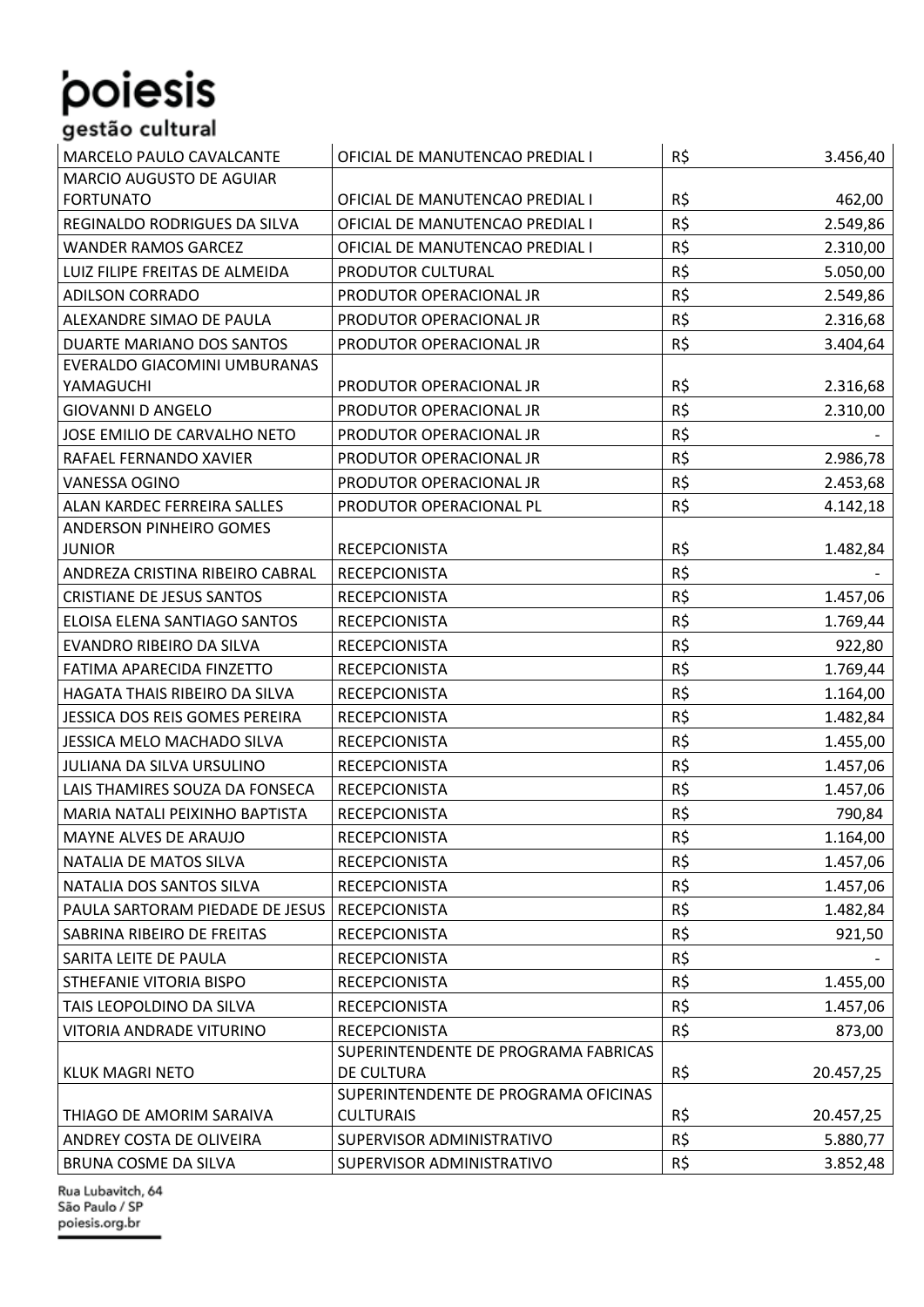| FERNANDA RICARDO SILVA DO          |                                     |     |          |
|------------------------------------|-------------------------------------|-----|----------|
| CARMO                              | SUPERVISOR ADMINISTRATIVO           | R\$ | 5.050,00 |
| FLAVIO ANTONIO SILVESTRE           | SUPERVISOR ADMINISTRATIVO           | R\$ | 5.364,11 |
| KARINA DA SILVA BORGO              | SUPERVISOR ADMINISTRATIVO           | R\$ | 4.928,23 |
| KATIA CRISTINA DA SILVA            |                                     |     |          |
| <b>MARCELINO</b>                   | SUPERVISOR ADMINISTRATIVO           | R\$ | 6.312,50 |
| MARCIA KINA COSOMANO               | SUPERVISOR ADMINISTRATIVO           | R\$ | 5.880,77 |
| PAULO ROGERIO SANTOS PERES         | SUPERVISOR ADMINISTRATIVO           | R\$ | 6.275,58 |
| THAIS DE MORAES FONSECA            | SUPERVISOR ADMINISTRATIVO           | R\$ | 5.574,38 |
|                                    | SUPERVISOR ADMINISTRATIVO           |     |          |
| TATIANE DE ALMEIDA                 | OPERACIONAL                         | R\$ | 5.682,00 |
| ADRIANA PAULA GUIDOTTE             | SUPERVISOR ARTISTICO PEDAGOGICO     | R\$ | 6.800,46 |
| <b>ANISIA LOURENCO MENDES</b>      | SUPERVISOR ARTISTICO PEDAGOGICO     | R\$ | 5.050,00 |
| <b>FABIO DE JESUS</b>              | SUPERVISOR ARTISTICO PEDAGOGICO     | R\$ | 6.800,46 |
| <b>GLAUCIETE MARTINS GOMES</b>     | SUPERVISOR ARTISTICO PEDAGOGICO     | R\$ | 6.957,56 |
| <b>MARINA RODRIGUES SANTONIERI</b> | SUPERVISOR ARTISTICO PEDAGOGICO     | R\$ | 8.114,88 |
| PAULO SERGIO FABIANO DE OLIVEIRA   | SUPERVISOR ARTISTICO PEDAGOGICO     | R\$ | 5.574,38 |
| TERESA GUSHIKEN BRENA              | SUPERVISOR ARTISTICO PEDAGOGICO     | R\$ | 5.050,00 |
| THAIS ROSA SOARES CORREIA          | SUPERVISOR ARTISTICO PEDAGOGICO     | R\$ | 5.050,00 |
| <b>WILLIANS DE MATOS FLORES</b>    | SUPERVISOR ARTISTICO PEDAGOGICO     | R\$ | 5.050,00 |
| PATRICIA DE CASSIA BARRETO         | SUPERVISOR DE ARQUIVO               | R\$ | 6.276,19 |
| BRUNA VENANCIO DOS ANJOS           | SUPERVISOR DE ARTICULACAO E DIFUSAO | R\$ | 6.800,46 |
| DIEGO FERREIRA DA SILVA            | SUPERVISOR DE ARTICULACAO E DIFUSAO | R\$ | 8.114,88 |
| EDUARDO JOSE DA SILVA              | SUPERVISOR DE ARTICULACAO E DIFUSAO | R\$ | 4.267,36 |
| <b>IGOR RODRIGUES GIANI ALVES</b>  | SUPERVISOR DE ARTICULACAO E DIFUSAO | R\$ | 5.050,00 |
| <b>JARBAS MARIZ MARTINS</b>        | SUPERVISOR DE ARTICULACAO E DIFUSAO | R\$ | 8.114,88 |
| LUIZ CARLOS ALVES JUNIOR           | SUPERVISOR DE ARTICULACAO E DIFUSAO | R\$ | 5.050,00 |
| MURILO ZANIN BISSOLI               | SUPERVISOR DE ARTICULACAO E DIFUSAO | R\$ | 5.050,00 |
| SHEILA ANASTACIO FALCAO            | SUPERVISOR DE ARTICULACAO E DIFUSAO | R\$ | 5.050,00 |
| TANIA DA SILVA MAGALHAES           | SUPERVISOR DE ARTICULACAO E DIFUSAO | R\$ | 5.682,00 |
| VITOR LUIZ DE SOUSA OLIVEIRA SILVA | SUPERVISOR DE ARTICULACAO E DIFUSAO | R\$ | 6.538,90 |
| ADRIANA LUCCISANO                  | SUPERVISOR DE BIBLIOTECA            | R\$ | 5.880,76 |
| MARCELO RAMOS GARCIA               | <b>SUPERVISOR DE TI</b>             | R\$ | 7.537,19 |
| CAIO NUNES GONCALVES               | SUPERVISOR PROGRAMACAO CULTURAL     | R\$ | 5.050,00 |
| DANIEL DA SILVA MARINHO            | TECNICO DE AUDIO I                  | R\$ | 2.963,45 |
| DANIEL MAIA DOS SANTOS             | TECNICO DE AUDIO I                  | R\$ | 3.456,40 |
| ELIZEU FERREIRA DA SILVA           | TECNICO DE AUDIO I                  | R\$ | 3.276,21 |
| IZAIAS FEITOZA DE AMORIM           | TECNICO DE AUDIO I                  | R\$ | 3.012,95 |
| JOSE ALVES DOS SANTOS JUNIOR       | TECNICO DE AUDIO I                  | R\$ | 3.455,67 |
| <b>JOSE ANTONIO AUZ</b>            | TECNICO DE AUDIO I                  | R\$ | 3.456,40 |
| MARIANA DE SOUZA CRUZ              | TECNICO DE AUDIO I                  | R\$ | 2.785,14 |
| MATHEUS SILVA OLIVEIRA LOPES       | TECNICO DE AUDIO I                  | R\$ | 2.785,14 |
| REBECA MONTANHA PINTO              | TECNICO DE AUDIO I                  | R\$ | 2.785,14 |
|                                    |                                     |     |          |